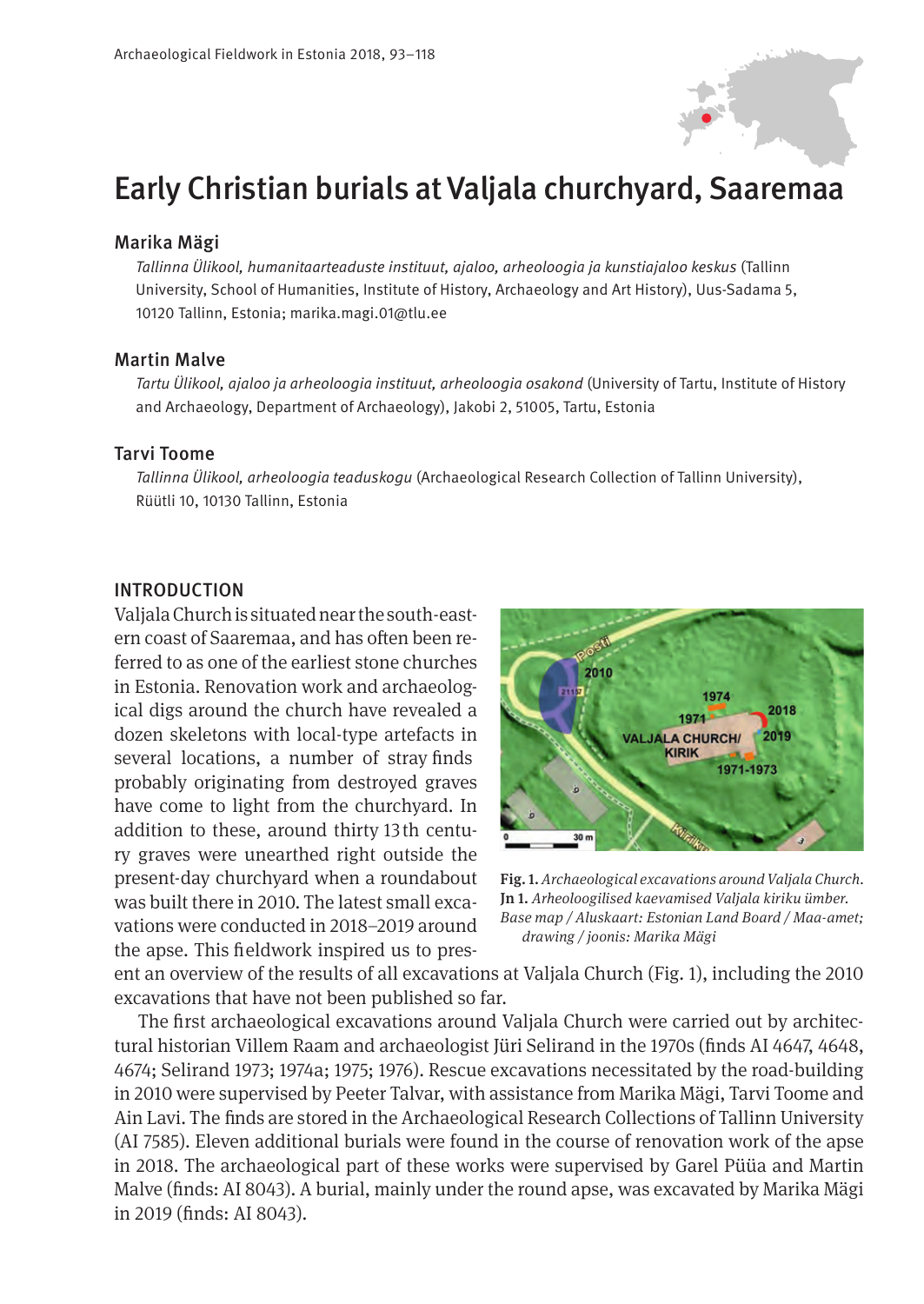## EARLIER RESEARCH AROUND VALJALA CHURCH

For analysing the excavations in 2010, 2018 and 2019 it is necessary to give a brief overview of the earlier research. Restoration works of the church building in the 1970s revealed some skeletons with artefacts, and were followed by small-scale excavations (Selirand 1973). Along



- Fig. 2. *Skeletons excavated around the f rst stone church (marked in black; after V. Raam) in Valjala in the 1970s, in 2018 and 2019.*
- Jn 2. *Valjala esimese kivikiriku (märgitud musta värviga; V. Raami järgi) ümbruses 1970. aastatel, 2018. ja 2019. aastal välja kaevatud skeletid.*

*Drawing / Joonis: Marika Mägi*



- Fig. 3. Two 13th century pin types.  $1 p$  in with a flat blos*som-shaped head from burial no 1 (1971), 2 – small cross-headed pin with joint terminals from burial no 10 (2010).*
- Jn 3. *Kaks 13. sajandi ehtenõelatüüpi. 1 lameda õiekujulise peaga nõel matusest nr 1 (1971), 2 – väike ühendharuline ristpeaga nõel matusest nr 10 (2010).*

*(AI 4647: 3, 7585: X.)*

*Photo / Foto: Tarvi Toome*

the southern wall of the very first stone building, the present-day chorus and sacristy, a woman had been buried with a number of artefacts (no 1 (1971); Fig. 2). Another, similar female grave was recorded in the neighbourhood of the first one (no  $2(1973)$ ). A scabbard end and a sword were also found north of the church nave (no 3 (1971)), but not really excavated, so the position of the skeleton is somewhat uncertain. Other burials uncovered in the course of these digs had no grave goods (see overview in Mägi 2002, 65–66).

Both female burials on the southern side of the sacristy contained specific dress pins with a flat, blossom-formed head and four symmetrical holes (Fig. 3: 1). Such pins were probably the latest versions of cross-shaped headed pins with joint terminals, and have been dated approximately to the 13th century (Kustin 1962, 413; Mägi 2002, 66, pls. 100– 101). Similar pins have been found at Pada cemetery in burial no 170, where a coin minted in the 1220s dates the grave to the middle decades of the 13th century (Myrberg 2008, 140, 280–281 and N. Myrberg Burström, pers. comm 27.08.2019). Some other artefacts in the first female grave at Valjala were probably made even in later times. A massive spiral neck-ring and a penannular brooch with stylized animal-shaped terminals have also been found in some complexes in northern Couronia, e.g. in burial no 6 of Ance cemetery, as well as in burial no 1 in the churchyard of St Peter in Riga. Both these graves are dated to the end of the 13th century or to around 1300 AD (Pāvele 1959; Lūsēns 2003). The scabbard end from the probable male grave at Valjala could have been made during a long period from the end of the 11th century up to the middle or even the second half of the 13th century (Kazakevičius 1998; Tomsons 2018, 157–164, 168).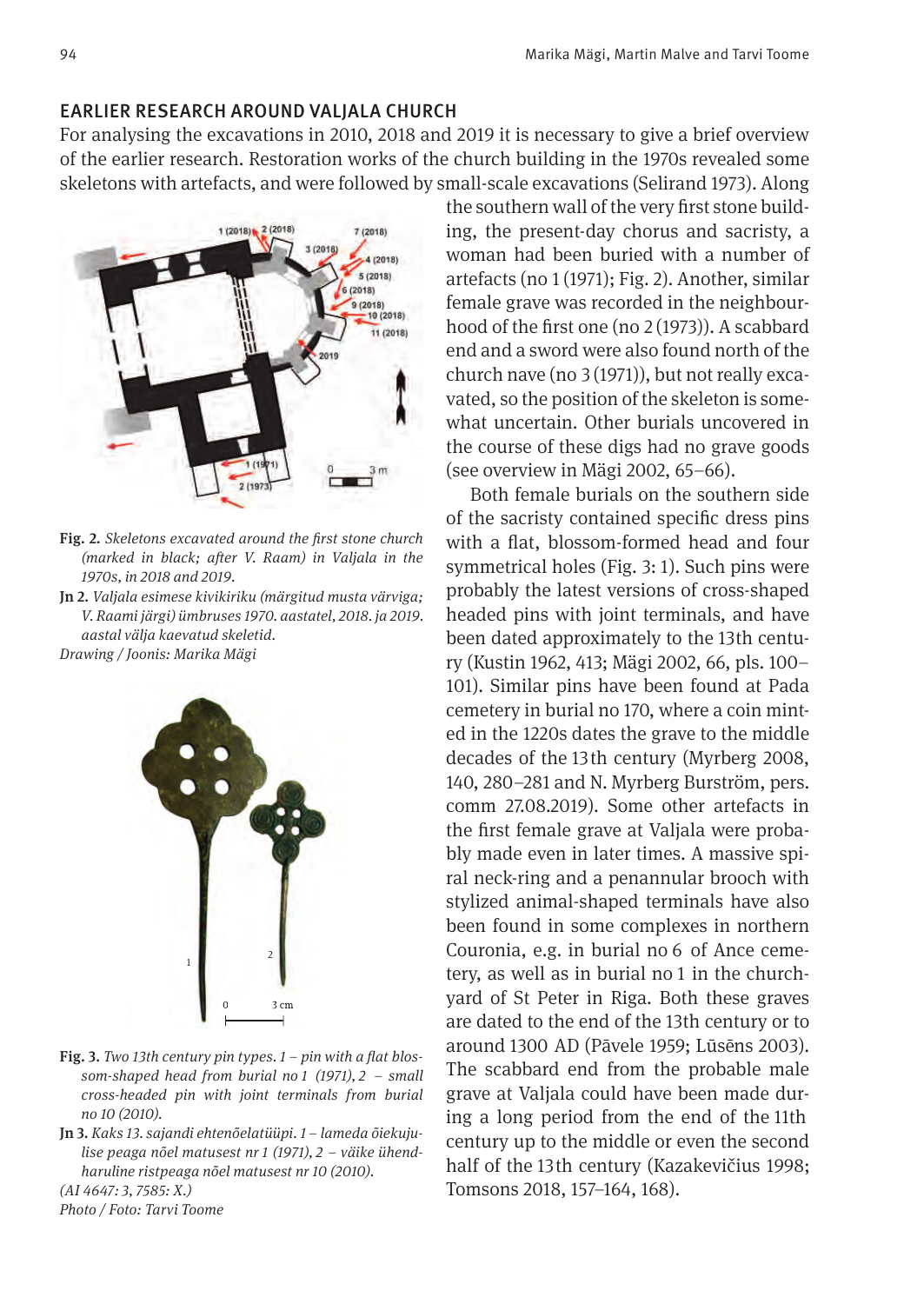#### EXCAVATIONS IN 2010

Rescue excavations were necessitated by the building of a roundabout by the present-day churchyard. All burials were found in a supine position. The majority of the unearthed graves were defned by lined limestones, in most cases limestones also covered the graves. One stone cist without the remains of a burial was also registered.

The areas between the graves clearly marked by stones or not dug through by a bulldozer were, with some exceptions, not studied. Therefore, the possibility that the area of the present roundabout actually contained more graves is high. In the 1970s, Selirand described the soil around Valjala Church as very homogeneous, where graves were difcult to spot at horizontal layers (Selirand 1973). However, the grave pits could well be observed in profles. In 2010, altogether 26 burials were found (Russow & Oras 2011, 11 and fgs 4–5). The graves described below are the ones with survived descriptions; the documentation of some graves, especially the partial ones and these without grave-goods is missing.

#### *Burials no 1 and 1a*

Female, 40–50 years old. No grave goods. Several infant bones were collected from the grave (see burial no 20). Burials no 1 and 20 may have been buried together. *No 1a*: Female, 18–24 years old. No grave goods.

#### *Burial no 2*

Male, 35–40 years old, head to NW. Two iron rings, one on the left shoulder, another between the pelvis and the right femur. Below the latter there was a semi-circular iron buckle. Similar simple buckles were found in the Siksälä cemetery in SE-Estonia dated to the 14th century or even later (Valk *et al.* 2014, 92, 234, graves no 68 and 226). However, their use at an even earlier period cannot be excluded.

#### *Burial no 3*

Male, 40–45 years old, head to NW, stature 174.2 ± 4.05 cm (*dex H*). Buried in a grave lined with limestone slabs and covered with head-size stones. A bronze penannular brooch (Fig. 4) on the middle part of the body had probably been on top of an under-arm, and had held together a sort of a coat. Small bronze-spiral applications along the knees presumably marked a leg-decoration.

The penannular brooch in this grave represented a type that was widespread in several other Valjala graves, as well as in other 13th–14th century cemeteries in Estonia and Livonia. It had faceted terminals (in some other graves the terminals are faceted, but funnel-shaped), a grooved thicker middle part of the ring, and a widening end of the pin. A similar penannular brooch at Karja cemetery about 12 km north of Valjala was uncovered in burial no 7 together with a coin minted in 1238–1261 (Mägi 2002, pl. 108). Similar ones at Siksälä are dated to the time afer 1300 AD (Valk *et al.* 2014), but in Pada



Fig. 4. *Penannular brooch in burial no 3 (2010).* Jn 4. *Hoburaudsõlg matusest nr 3 (2010). Photo / Foto: Marika Mägi*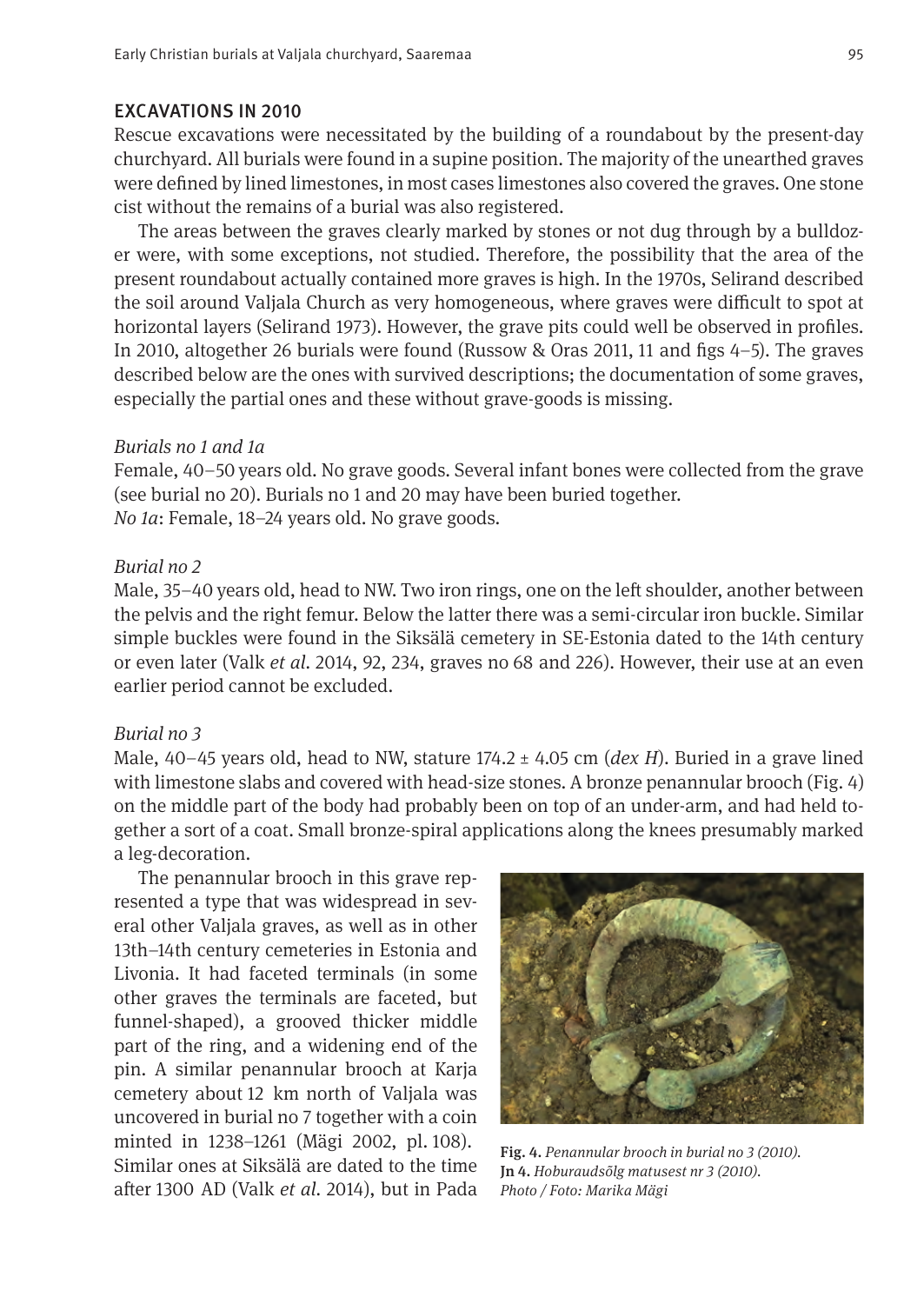cemetery in NE Estonia very broadly to the end of the 12th and to the (whole?) 13th century (Tamla 2011a–c). Such penannular brooches are rare in the stone graves of Saaremaa, indicating that they mainly belong to the time after Christianisation.

In the Livic material in Latvia, such penannular brooches are normally considered as artefacts from the turn of the 13th and the 14th century (Mugurēvičs 2008, pl. XXVII). An exception is grave no 57 near the choir of Riga Cathedral that has been dated to the middle of the 12th century by Andris Caune (Caune 2007, 332–341). The woman, buried with her head to the west, had however with her jewellery that resembles that in other 13th–14th century Livic graves in Riga, including a penannular brooch similar to the ones in Valjala. The particular date was based on  $^{14}C$  analysis from a piece of wood that may have been a part of a coffin, but may also come from the 12th century cult-place that was found aside the later cathedral. The study of coffin remains from the 13th century Livic cemetery near St Peter's Church in Riga also revealed that pieces of old wood, e. g. planks of ships or boats, or old doors, had been re-used for the cofns (Celmiņš 2002). The very early date of grave no 57 and the artefacts in it is, accordingly, not fully justifed.

#### *Burial no 4* (Fig. 5)

Female, 40–50 years old, head to W, stature 167.8 ± 4.45 cm (*sin H*). Only the upper part of the burial, down to the pelvis, had survived, while the rest was destroyed by a ditch dug in the course of the road building. The burial had been in a wooden coffin, lined and covered with stones. In several places, also pieces of bark had preserved.

The woman had worn a very luxurious head-dress that had consisted of several layers of textile, richly decorated with bronze spirals and rings, perhaps over a frame made of bark. A braid made of bronze spirals had hung down the right side of her neck. Part of the headdress or a piece of textile covering the face reached out up to dozens of centimetres from both sides of her head. The bronze decoration on the left side and at the back of the head was more modest than on the right side. As such, it resembled the old reconstruction of *'kaarihuntu'*, a Finnish late prehistoric head-dress (Lehtosalo-Hilander 1984, fg. 46). However, a more detailed reconstruction of the head-dress in this grave, as well as in some other graves at Valjala, is subject to future research.

Around the woman's neck had been a double neck-ring. Her front part was decorated with a double chain, fxed on her shoulders by a triangular-headed and a spiral-headed pin. The triangular-headed pin was covered by the head-dress decoration. On her left shoulder some garment had been fxed with a penannular brooch, and the spiral-headed pin had been stuck through the ring of the brooch. Aside the left elbow a collection of finds was uncovered, consisting of a belt and two silver bracelets (Fig. 6). The belt had two buckles and was decorated with small round bronze fttings. It had originally been folded together and placed under the left hip of the dead woman. Two bracelets had been stuck under the body from the left side. In the fnger of the skeleton's right hand was a fnger-ring; another fnger-ring was found under the left elbow.

The lower part of the body had been covered with some garment, a shawl or an apron, perhaps folded together. A zone of bronze decorations with some organic remains indicated where the garment had been; however, most of it probably remained in the destroyed part of the grave. It is possible that some other items found from the soil dug out from the ditch actually belonged to the same abundantly supplied burial  $-$  e.g. a knife in a bronze-plated sheath, and perhaps another penannular brooch.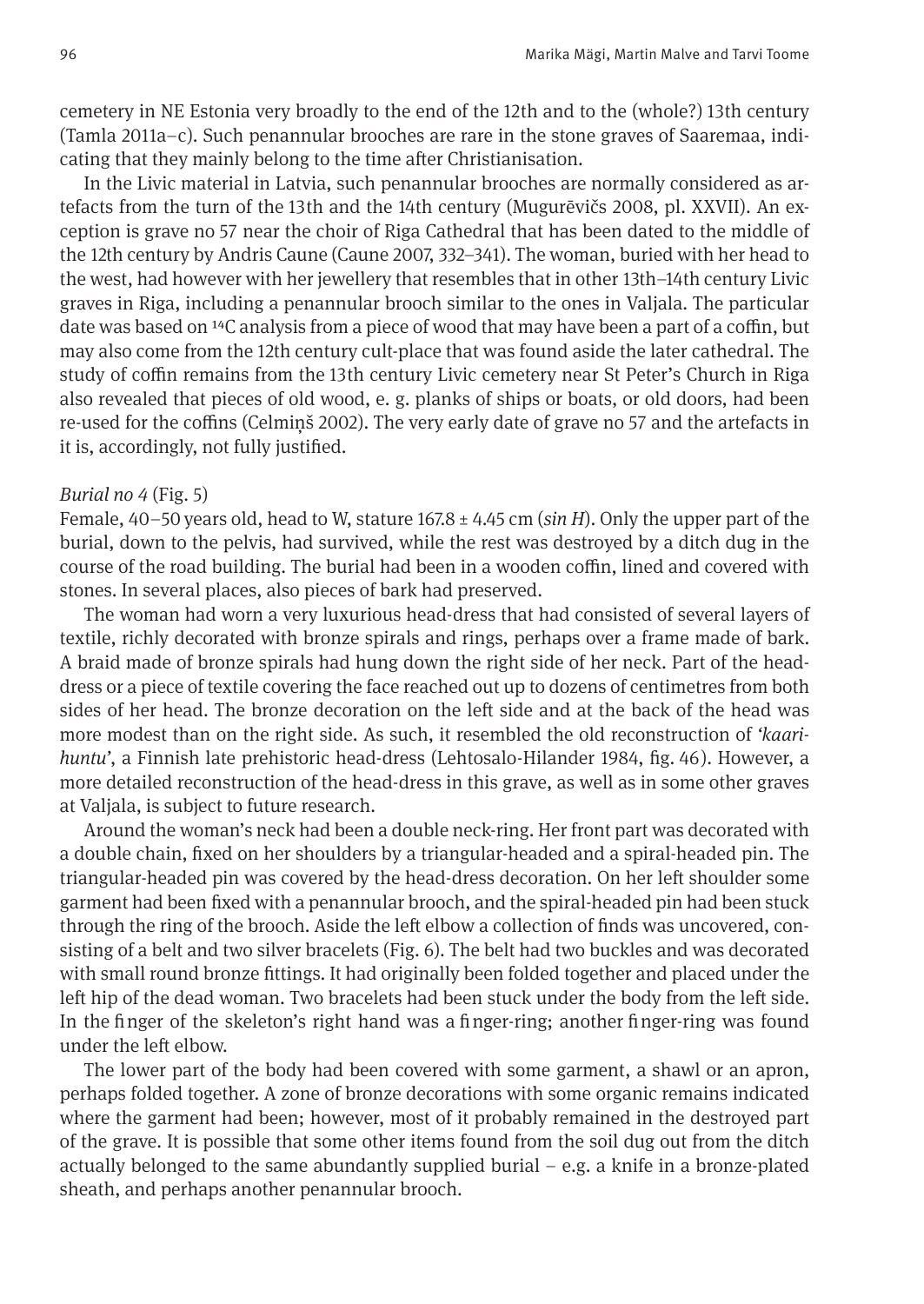The artefacts in this grave can be dated to diferent periods. The triangular-headed pin is a typical artefact from the 12th century, which can frequently be found in stone graves of Saaremaa. The bracelets resemble similar ones in grave no 17 at Siksälä, which is dated to 1200–1225 (Valk *et al.* 2014, 35). Similar bracelets were also found in grave no 5 at the cemetery of Loona in western Saaremaa, where they have earlier been dated to the 12 th century (Mägi 2002, 65). However, this date must be re-considered in the light of new excavations and publications. As in Valjala, the Loona grave also contained a penannular brooch similar to the one in Valjala burial no 3 (2010), and perhaps a knife sheath. A neck-ring in grave no 5 at Loona similar to the one in the Valjala grave resembled the one in grave no 6 at Loona, where it was together with a massive spiral neck-ring (see in burial no 1 (1971)) and a fnger ring with an oval front shield. The latter also occurs e.g. at Siksälä, where such items are dated to the second half of the 13th century at the earliest (Valk *et al.* 2014), or Mārtiņsala near Riga, where they are dated to the 14th century (Mugurēvičs 2008, pl. XXVII).

The belt with round fttings in the Valjala burial no 4 (2010) has a counterpart in burial no 152 at Pada (Tamla 2011c), but a similar one has also been found in grave no 7 near St Peter's Church in Riga, where it is dated to the end of the 13th century (Pāvele 1959). Similar fnger-rings in the deposit of Lõhavere in southern Estonia have, however, been dated to the frst quarter of the 13th century (Laul & Tamla 2014, 87–90). We can conclude that the woman in burial no 4 (2010) in Valjala was presumably buried around the middle of the 13th century, and with her, among the other things, a pin was placed that originally had belonged to her mother or some other deceased relative.



Fig. 5. *Burial no 4 (2010).*  Jn 5. *Matus nr 4 (2010). Photo / Foto: Peeter Talvar*



Fig. 6. *Belt with a buckle and round fttings under the pelvis in burial no 4 (2010).* 

Jn 6. *Ümmarguste naastudega vöö koos pandlaga matuse nr 4 (2010) puusa all.*

*Photo / Foto: Marika Mägi*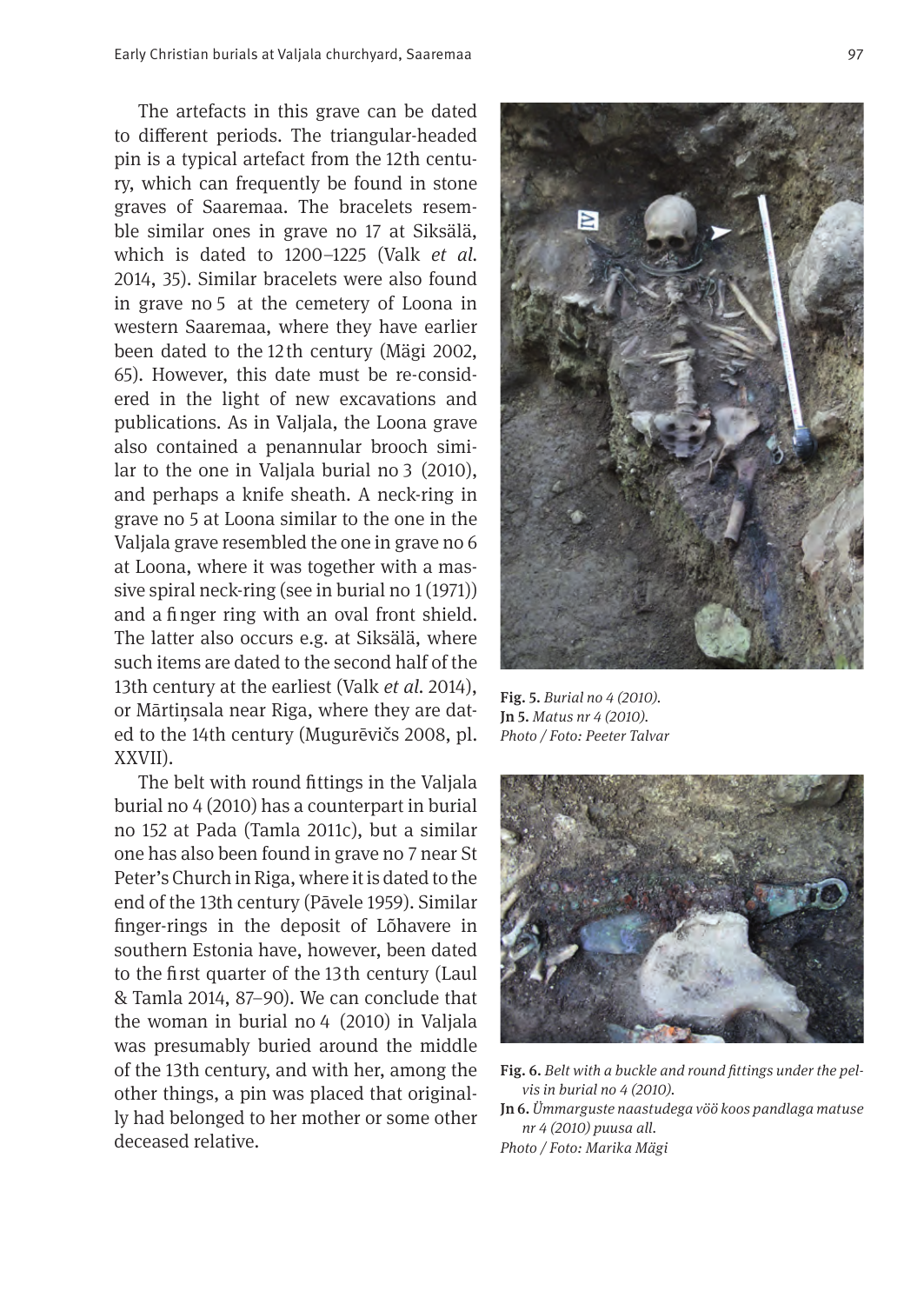## *Burial no 5*

Child, 10 years  $\pm$  30 months old. Buried in a grave lined and covered with limestones. Only the lower part of the skeleton, the legs, had preserved.

## *Burial no 6*

Adult male, head to NW, stature 175.0 ± 3.27 cm (*dex F*). The grave was lined and covered with limestones. Only legs of the skeleton had preserved. No grave goods. Some additional human bones were found in the upper layer of the grave, under and between the covering stones.

## *Burial no 7*

Male, 35–50 years old, head to W, stature 163.2 ± 3.27 cm (*dex F*). There was a big limestone in the foot part of the grave that otherwise was not lined or covered with stones. No grave goods were detected.

# *Burial no 8*

Female, 40–45 years old, head to NW, stature 155.3 ± 3.72 cm (*dex F*). Pieces of bark and/or wood were preserved in several places around the skeleton. No stones marking the grave were registered.



Fig. 7. *Belt chain, belt, knife sheath and bronze decoration of an apron in burial no 8 (2010) afer the bones have been removed.* 

Jn 7. *Vöökett, vöö, noatupp ja põlle pronkskaunistused peale matuse nr 8 (2010) luude eemaldamist. Photo / Foto: Marika Mägi*

The woman had a zone of bronze decorations around her head, marking a head-dress over a bark frame. Most of its decoration was concentrated on the back side of the head, with also a richly decorated braid hanging down the neck. The front part of the headdress had not been decorated with bronze or other preserved material.

Although the woman's head-dress had been richly decorated, the rest of her costume lacked preserved decorations or ornaments. However, a collection of jewellery, a belt with fttings and some garment decorated with a bronze pattern was uncovered under the skeleton (Fig. 7). Under the right side of the body had been a bronze-plated sheath with a knife, and a belt decorated with round fttings and folded together. Under the back of the deceased had been two belt-chains of big rings and a double chain-arrangement where the chains had merged into a cluster. Two simple spiral-headed pins had functioned as fixers of the chain-arrangement, which was additionally decorated with three fnger-rings fxed to the chains. Under these deposited artefacts a garment with bronze decoration in three edges (and especially in two corners), probably an apron, had been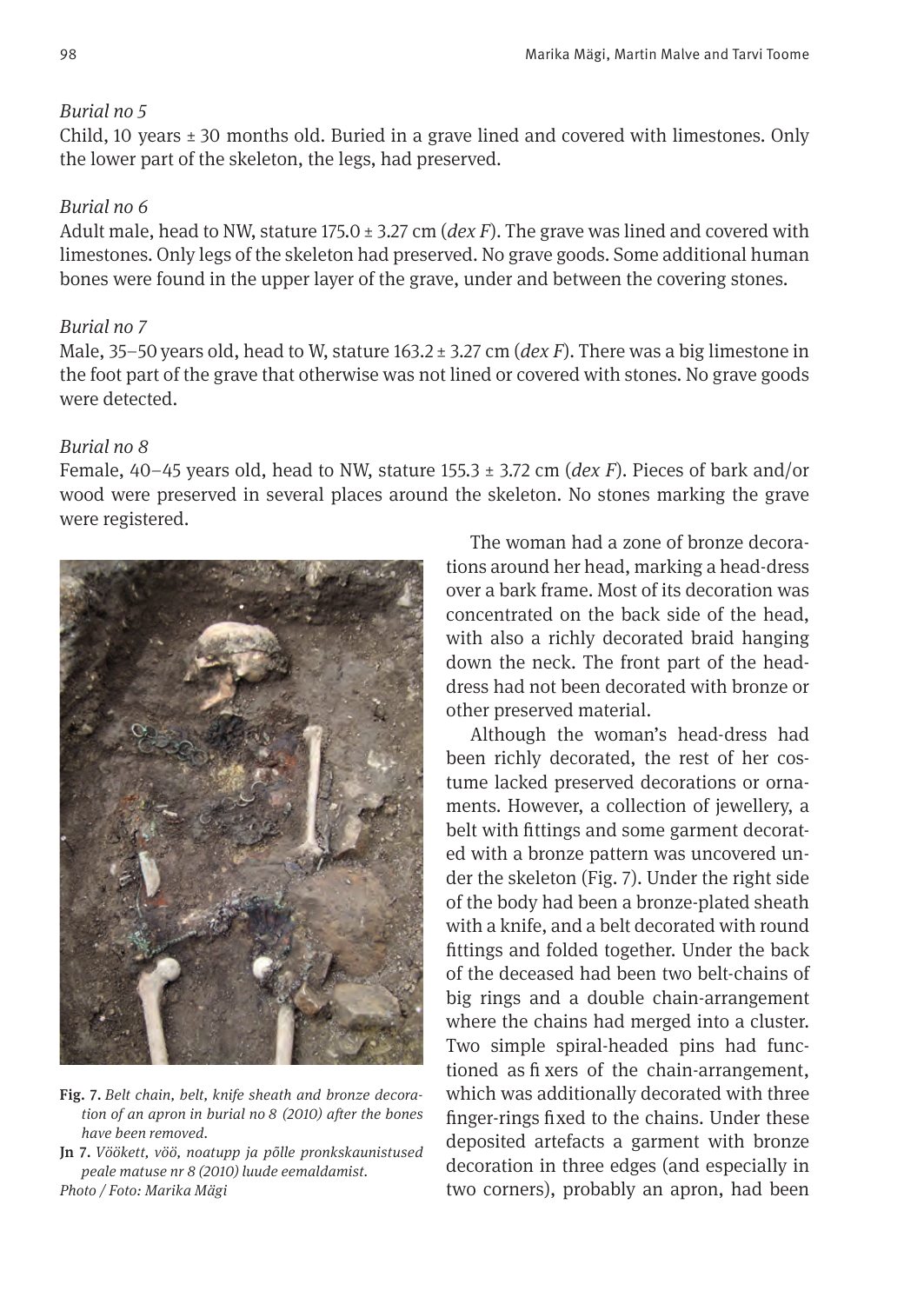spread. Under the woman's feet there was a penannular brooch.

Several items in this grave were similar to these in burial no 4 (2010) and were discussed above. Similar belt chains occurred in other Valjala graves and also in stone graves, and one such chain was in grave no 19 at Karja together with a coin pendant minted between 1245 and 1277 (Mägi 2002, pl. 120). The braid decoration resembled the one from grave no 5 at Loona, where a similar knife sheath was found, too. The grave at Valjala can probably be dated to the middle decades of the 13th century.

#### *Burials no 10 and 10a*

Burial no 10 was lined with big limestone slabs and covered with stones. In the upper layers of the NW corner of the stone cist a skull and several other bones (including a femur) were found in anatomic disorder (10a). Next to the skull, a limestone slab originally lining the grave had sliced down to the grave (Fig. 8). Skeleton no 10 was found right under the other bones, indicating that the bones of burial no 10a had originally been placed on top of the wooden coffin of burial no 10.

*No 10*: female, 45+ years old, head to NW, stature 162.1 ± 4.45 cm (*dex H*). Several wood remains indicated that the woman was buried in a coffin.



- Fig. 8. *Burials no 10 and 10a (2010). The skull of burial 10a can be seen in the upper layer of the stone cist, while the head part of burial no 10 is not uncovered yet. Under the femora the bronze decoration of a garment can be seen.*
- Jn 8. *Matused nr 10 ja 10a (2010). Matuse 10a kolju on näha kivikirstu ülemises osas, samas kui matuse 10 peaosa on veel välja puhastamata. Reieluude vahel näha pronksist tekstiilikaunistused. Photo / Foto: Marika Mägi*

A small cross-shaped headed pin with joint terminals (Fig. 3: 2) was uncovered at the right side of the skull, and had probably fxed a head-dress on the back of her head. Under the upper part of the thighbones and between them was a decorative zone of bronze spirals and rings. It had probably been a bronze-decorated garment spread under the body of the deceased. Under the right femur there was a belt-chain consisting of big rings.

The belt-chain resembled the others in the Valjala graves and can probably be dated to quite a long period. The small cross-headed pin with joint terminals was a very common fnd in North Estonian 13th century graves, but also occurred in Saaremaa. Two such pins were, for example, found in burial no 13 at Karja, where they were dated to the 13th century. A pendant made of such a pin was recorded in the female burial no 7 at Viru-Nigula Church in NE Estonia where it could not be dated earlier than the second half or the end of the 13th century (Tamla 1991). The pin type is rare in stone graves, indicating that it probably was used mainly during the 13th century, afer the 1220s, when people were not buried in Pagan stone graves any more.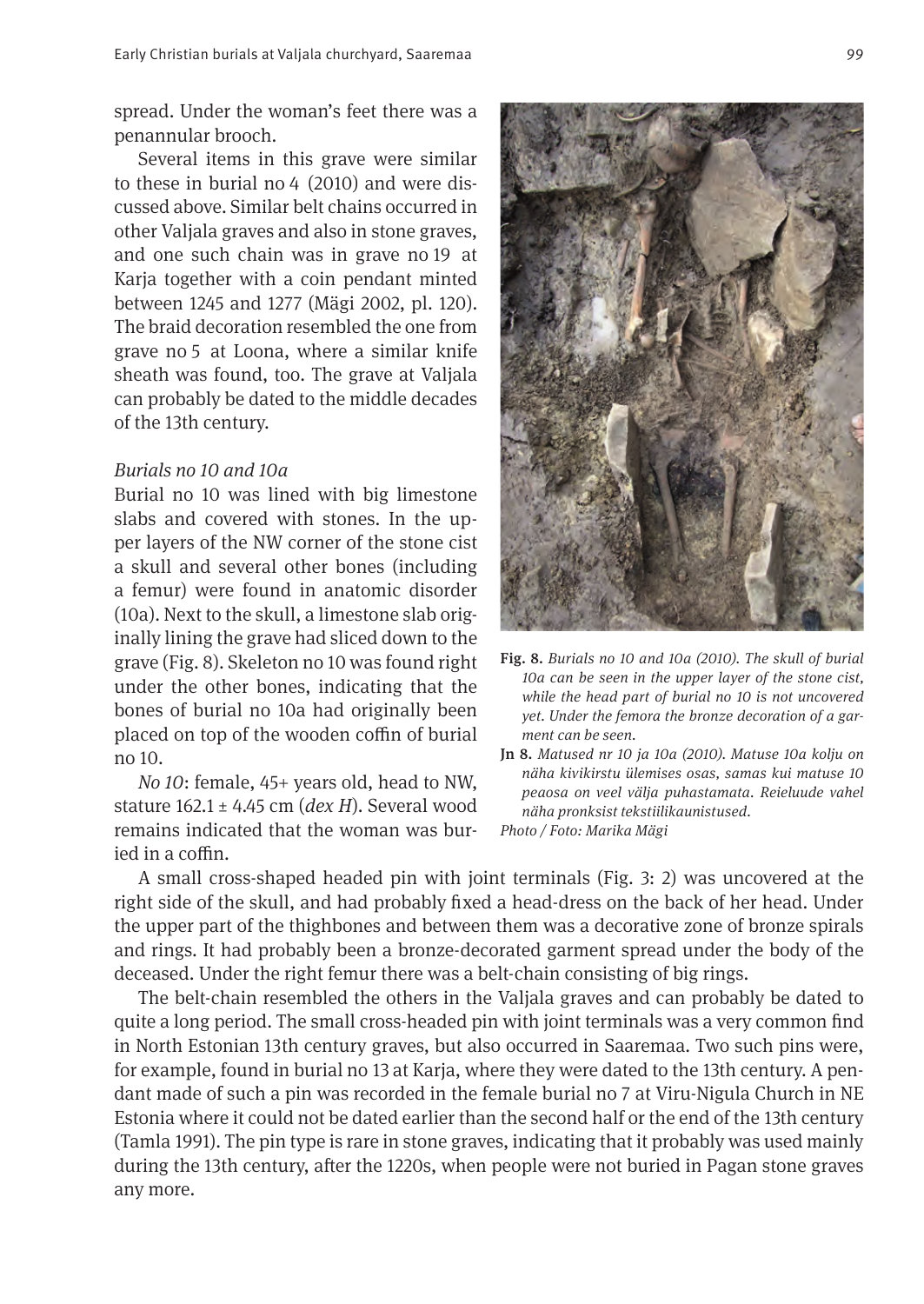## *No 10a*: no grave goods.

# *Burial no 11*

Child, 1 year  $\pm 4$  months old, head to NW. Buried in a wooden coffin between big stones. A knife was placed in the left side of the leg bones.

# *Burial no 12*

Child, 6–12 years old, head to NW. Buried in a wooden coffin between some bigger stones. Near the left shoulder, four glass beads were found. A knife had been placed to the right side of the child's body.

# *Burials no 13 and 13a*

The grave was lined with limestone slabs, and partly also covered with stones. In the middle of the north-eastern side of the grave, among the stones covering it, a skull and some commingled vertebrae were uncovered. The skeleton of burial no 13 was recorded at the level about 15–20 cm under the skull of 13a. In the head part of the grave, at a level about 20 cm higher than the skull 13a, a knife was found in an almost vertical position among the lining lime stones.

*No 13*: child, 4–6 years old, head to NW. Under the right elbow was a simple bronze armring that may have been around the arm.

*No 13a*: the skull of an adult male. The skull had a trepanation hole.

The position in the grave, below the upper edges of the almost vertical lime stones suggest that the bones of 13a were placed in the clearly indicated grave, or deposited in the upper lay-



Fig. 9. *Stones covering and lining burial no 14 (2010).* Jn 9. *Matust nr 14 (2010) ääristavad ja katvad kivid. Photo / Foto: Peeter Talvar*

er of the grave fill intentionally. It is also difficult to see how the skeleton could have been destroyed by later burials, when framed and covered with stones.

# *Burial no 14*

Female, 40–50 years old, head to NW, stature 154.6 ± 3.72 cm (*sin F*). The grave was lined and covered with big stones (Fig. 9).

On the right shoulder of the woman, a penannular brooch was found almost in a vertical position. On top of the left shoulder and under her jaw was a chain in a cluster, as well as some bronze spirals and a ring indicating a bronze decoration of some garment. About 10 cm from her left shoulder a bronze artefact with rings was documented. Remains of some iron artefact could also be detected near the chain. By the left side of the skeleton there was a fnger-ring.

Under the woman's thigh bones and right outside the left hip remains of several bronze-decorated garments were registered,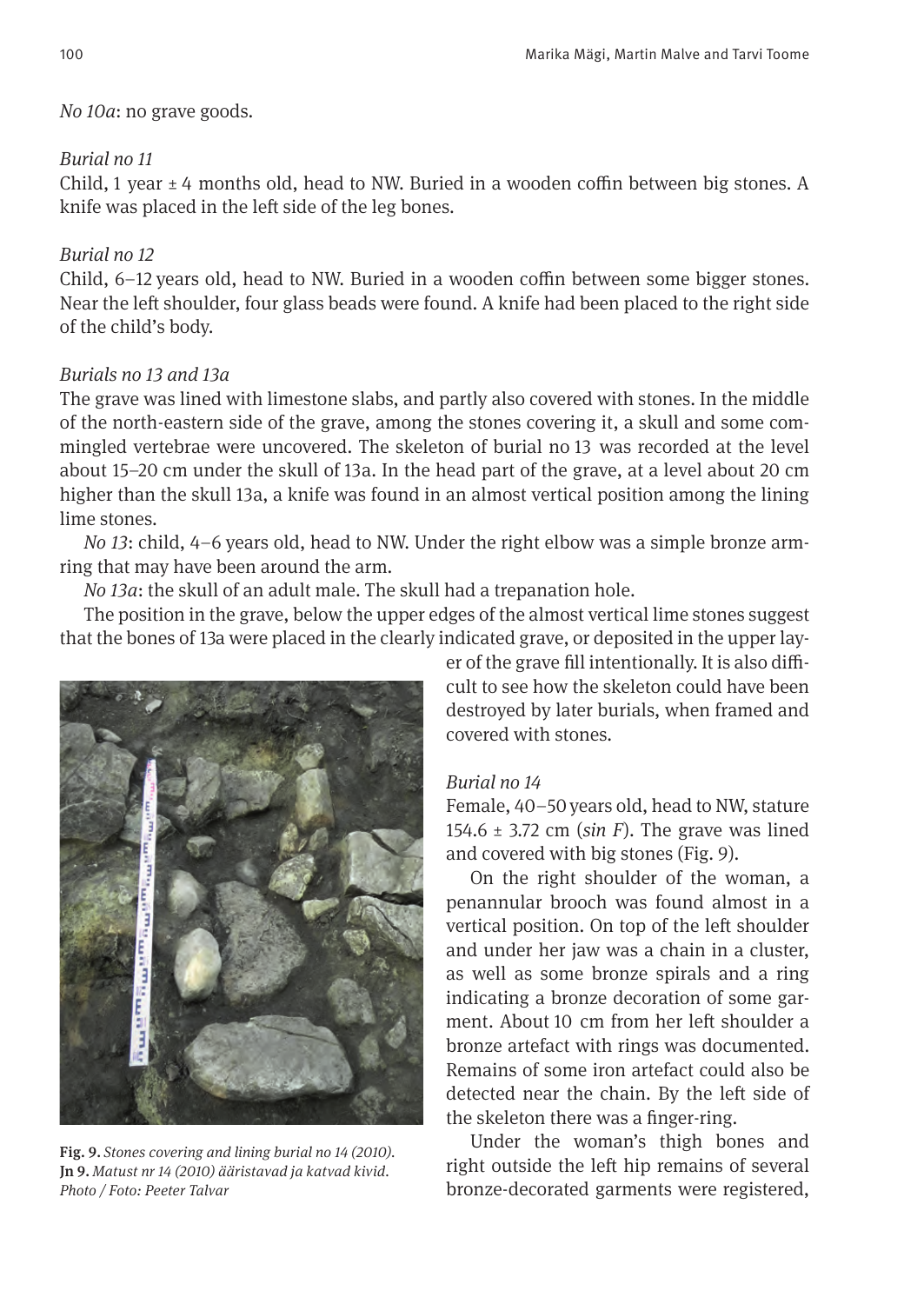that had been spread under the body in a wooden coffin. Under her right femur a belt chain consisting of big bronze rings was found.

Artefacts similar to the ones found in burial no 14 (2010) were registered in graves no 4, 8 and 10 (2010). Hence burial no 14 (2010) can be dated to the 13th century, probably to the middle part or the second half of it.

#### *Burials no 15, 15a, 15b and 15c*

Remains of four persons were found inside the same grave lined with stones. At the upper layer was the burial no 15 with some bones of 15a by its left side. Below these burials another double grave (Nos 15b and 15c) came to light (Fig. 10). The stone cist had clearly been built for burials no 15b and 15c, a woman and a toddler, and the other burials (a man with a small child) were added later. The man and the woman were approximately of the same age and may have formed a family. The woman had her left arm under the toddler's head. indicating that these two persons had been buried together. Unfortunately, no DNA analyses have been made of these burials so far.

*No 15* : male, 18–20 years old, head to NW, stature 164.7 ± 3.27 cm (*dex F*). No grave goods were detected with this burial.

*No 15a* : child, 3–14 months old, without grave goods.

*No 15b*: female, 20–25 years old, head to NW, stature 155.4 ± 4.45 cm (*dex H*). Bronze spirals on both sides of the skull indicate that she probably had worn a head-dress that stretched horizontally to both sides (Fig. 11). Two small pins with double spiral heads and a chain fixed to them that was found in a cluster between the skull and the bones of the left shoulder had presumably been meant to fx and to decorate the headdress. The head-dress may have resembled the one from burial no 8, but had less preserved metal decoration.

There were no other jewellery or bronze fttings fxed to the costume of the woman, but a number of artefacts and a garment with bronze decoration were uncovered under the skeleton. Under and aside the left hip there were big round silver sheet pendants and



Fig. 10. *Burials no 15b and 15c (2010).*  Jn 10. *Matused nr 15b ja 15c (2010). Photo / Foto: Tarvi Toome*



Fig. 11. *Bronze decoration of a head-dress and a small double-spiral-headed pin in burial no 15b (2010).* 

Jn 11. *Peakatte pronksilustused ja väike kaksikspiraalpeaga nõel matuses nr 15b (2010). Photo / Foto: Tarvi Toome*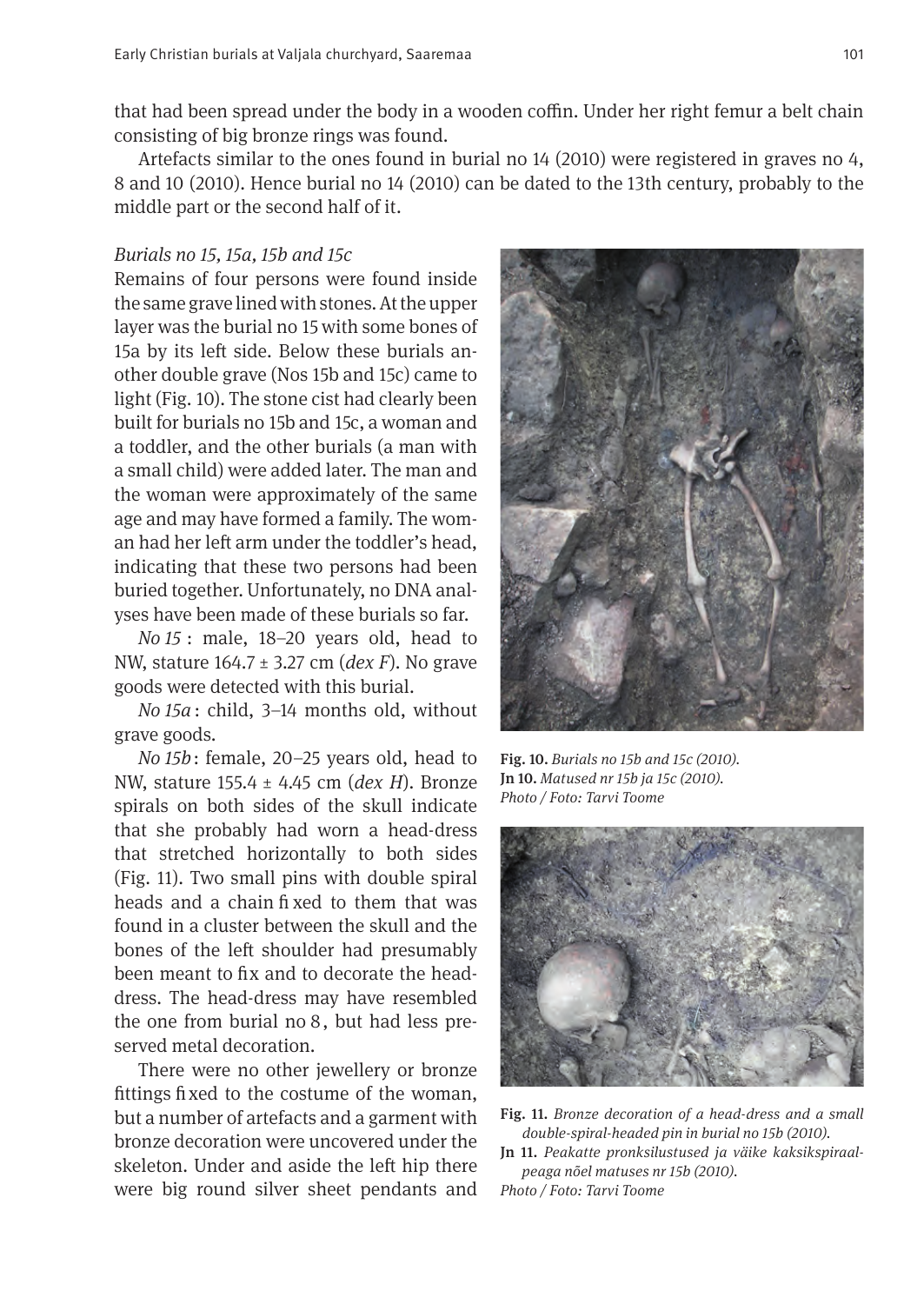blue glass beads that probably had formed a necklace. Under her spine and pelvis a belt with two bracelets and round bronze fttings was spread along the body. Under the upper part of the right femur was a belt chain consisting of big bronze rings. There were details of bronze decoration of some garment in several places under the lower part of the skeleton.

*No 15c*: child, 2–4 years old, head to NW. A necklace consisting of eight silver coin pendants<sup>1</sup> and blue glass beads was found around the right elbow. Diagonally over the right side of the child's body, and partly under the woman's left knee was a dagger, wrapped in a bronze-decorated garment (an apron or a shawl; Fig. 12).



Fig. 12. *X-ray picture of a dagger wrapped in a bronze-decorated garment between burials no 15b and 15c (2010).* Jn 12. *Röntgenpilt pronksilustustega riietusesemesse mässitud pistodast matuste 15b ja 15c (2010) vahel. Photo / Foto: Tarvi Toome* 

The belt with round fttings resembled the ones in the above discussed graves no 4 and 8 (2010). The chain with two small double-spiral-headed pins has a counterpart in grave no 170 in Kaberla, North Estonia (Selirand 1962), where they were found together with a chain arrangement containing two small cross-shaped pins with connected terminals (as in burial no 10 (2010)). Both these types occurred also among stray fnds from Saha near Tallinn, probably originating from an inhumation cemetery around the Saha chapel (Lang 1996, 247). A single double-spiral-headed pin was also found in a 13th century grave near St Nicholas Church in Tallinn (Talvar 2000; Mägi *et al.* 2019, 186–187).

The most significant find was a dagger with a specific hilt that resembles Couronian Viking Age swords (Tomsons 2018, 42–43). The dagger from Valjala has not been properly studied so far, but its blade is too short for being a sword. Daggers with similar antenna-shaped pommels were widespread in western Europe during the second half of the 13th century (Oakeshott 1960/1999, 254, fg. 122), which fts with the probable date for the burials of the woman and the child. It is, however, possible, that an old sword hilt was re-used for the dagger in this medieval grave.

#### *Burial no 16*

Male, 30–40 years old, head to NW, stature 169.6 ± 3.27 cm (*dex F*). A knife with a bronze plaque of a sheath was uncovered between and under the lower part of his thighbones.

<sup>&</sup>lt;sup>1</sup> The necklace was taken up as a monolith, and the pendants are only visible on X-ray picture that makes it difficult to define the exact date of them. However, the coins are probably older than the grave.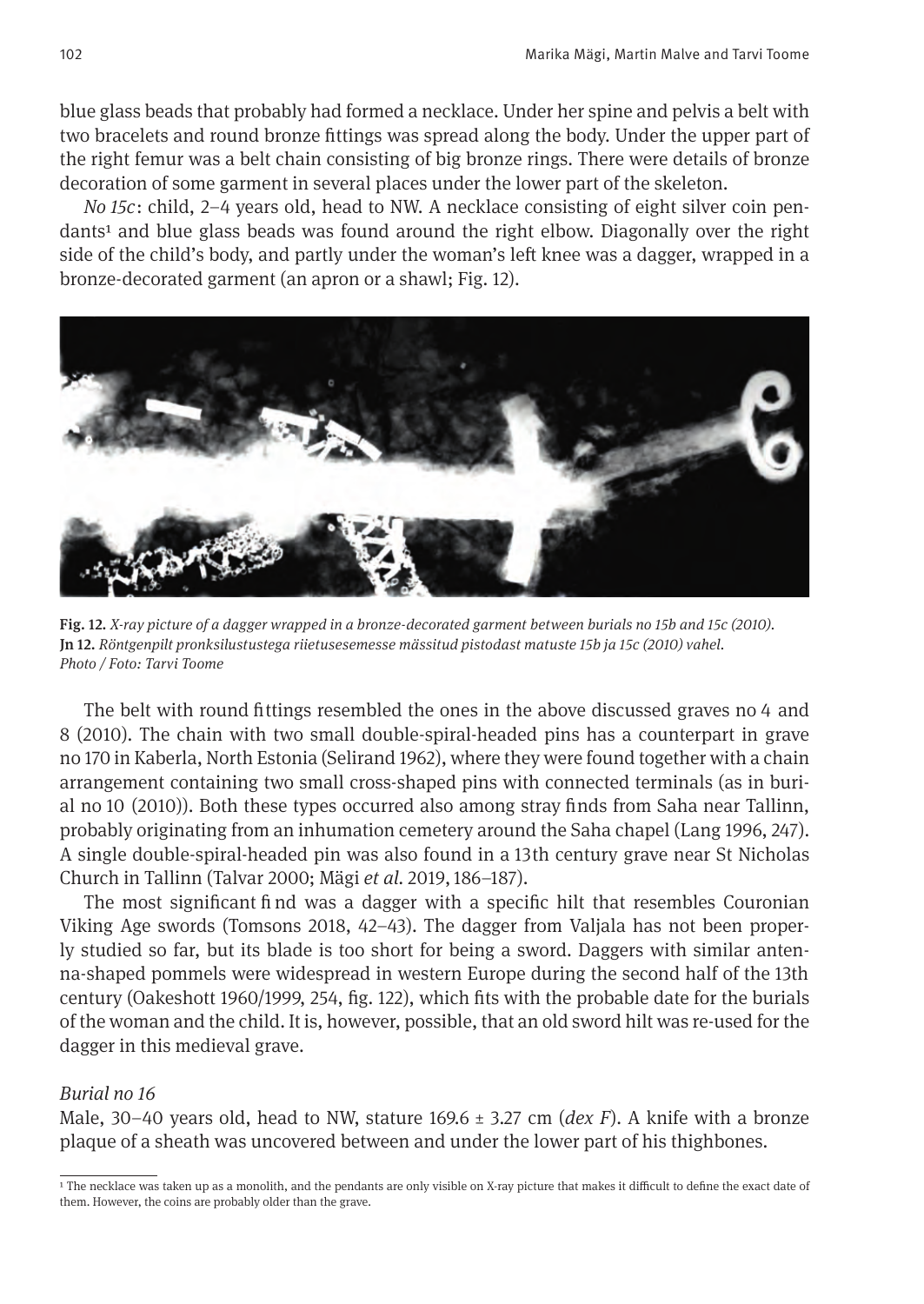*Burial no 17*

Subadult, the skeleton was disturbed by earthworks.

#### *Burial no 18*

Child, approximately 1–2 years old. The skeleton was disturbed by earthworks.

#### *Burial no 19*

Female, adult, the skeleton was disturbed by earthworks.

#### *Burial no 20*

Infant, 0–6 months, the skeleton was found from grave no 1. Burials no 1 and 20 may have been buried together.

#### *Burial no 21*

Child, approximately 4–8 years old, the skeleton was disturbed by earthworks.

## EXCAVATIONS IN 2018

Excavations in 2018 were carried out in connection with restoration works of the church building and covered the area immediately around the apse of the church.

## *Graves no 1 and 2*

The grave contained two skeletons, a woman and a child, who had been buried together (Fig. 13). The child was by the woman's lef side, in the embrace of the adult.

No 1: female, 40+ years old, head to NNW, stature  $154.3 \pm 3.72$  cm. Buried in a coffin. Her head-dress had been decorated with bronze; a braid formed by spirals had hung down the neck. On the right side of her chest a big flat pin with joint cross-shaped terminals was found together with a chain (Fig. 14). Somewhere in her front part a penannular brooch had fxed pieces of her garment.

The pin represented an earlier version of pins as in graves no 1 (1971) and 2 (1973). A similar one has been found in grave no 52 at Pada cemetery, together with a coin minted between 1208 and 1212, as well as in grave no 80 at the same cemetery (Tamla 2011b). Pins of the same type in grave no 6 at Kukruse (Lõhmus *et al.* 2011) were recorded together with belt buckles as e.g. in the Valjala burials no 4 and 15b. Single pins of such type have



Fig. 13. *Burials no 1 and 2 (2018). The leg bones of burial no 1 are cut by the round apse.* 

Jn 13. *Matused nr 1 ja 2 (2018). Matuse nr 1 jalaluud on ümarapsiidiga läbi lõigatud.* 

*Photo / Foto: Raido Roog*



Fig. 14. *Artefacts from burial no 1 (2018).*  Jn 14. *Panused matusest nr 1 (2018). Photo / Foto: Martin Malve*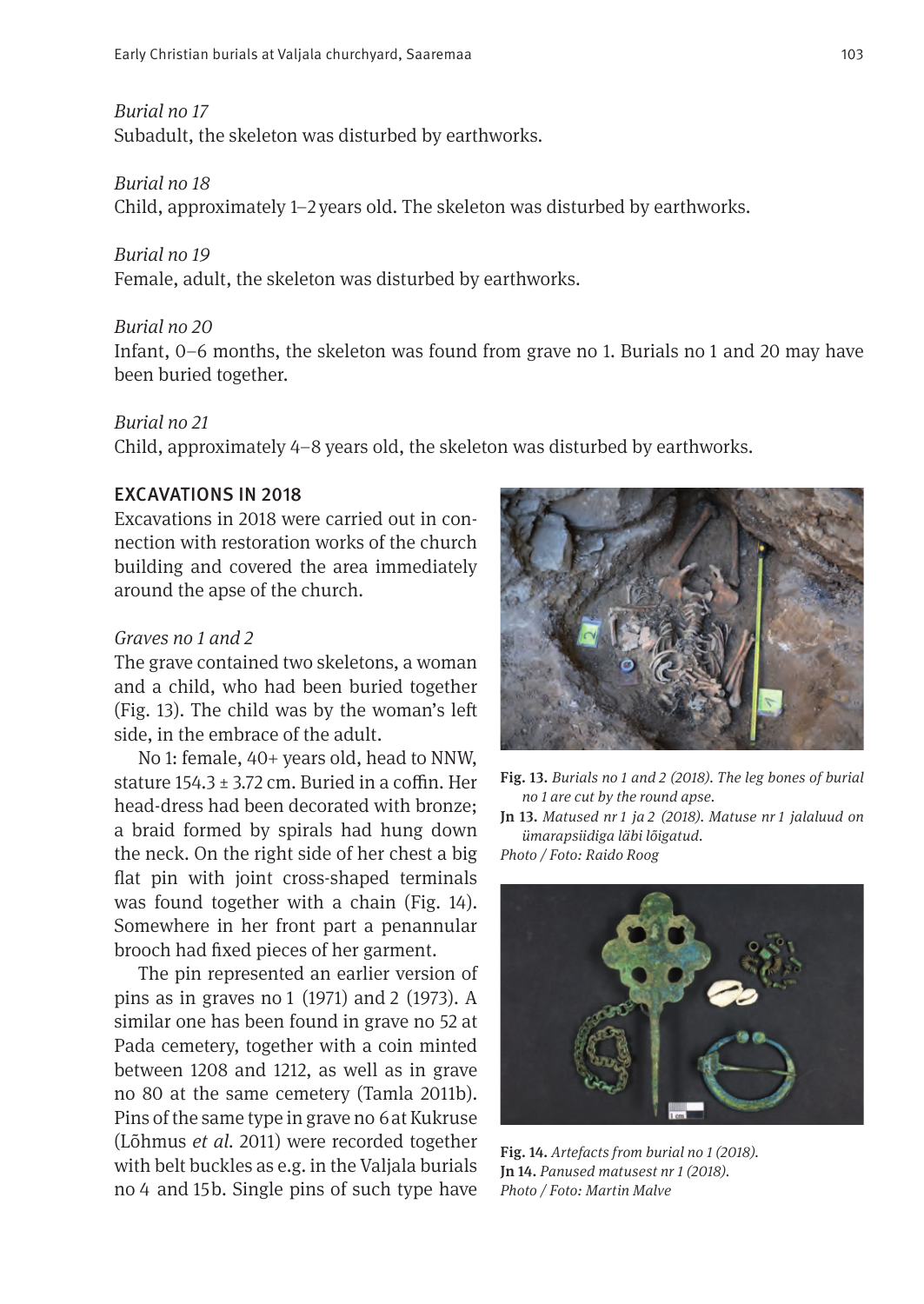also been found as stray fnds at the Tammiku cemetery (Tõnisson 1975) and in the settlement near Tõnismägi in Tallinn (Bernotas *et al.* 2017). The pin type is rare in stone graves, although it sometimes occurs there. The penannular brooch had irregularly faceted terminals as several other brooches found in Valjala, but it was decorated with the same ornament as several 12th century brooches, and can, therefore, be dated to the beginning of the 13th or even to the end of the 12th century. A very similar brooch has been found, for instance, in the Town Hall Square in Tallinn (Tarakanova & Saadre 1955, fg. 6: 4).

The somewhat earlier date of the grave, compared with other graves in Valjala, is supported by the fact that the lower leg bones of the skeleton were destroyed when digging the foundation for the round apse of the earliest Valjala stone church. Architectural features of the apse suggest that it may have been erected not later than in the 1230s (Raam 1977). Accordingly, burials no 1–2 (2018) can be dated to the frst decades of the 13th century, probably to the 1210s or 1220s.

*No 2*: child, 1 year  $\pm$  4 months old, head to NNW. A necklace made of white beads had been around the neck. The child's feet had been removed due to the construction of a polygonal apse of the church built in the middle of the 14th century.

## *Burial no 3*

Male,  $39-44$  years old, head to WSW, stature  $179.9 \pm 3.27$  cm. A bronze buckle was uncovered on the left pubic bone.

## *Burials no 4 and 5*

A skeleton of a child was found right on top of a skeleton of an adult man.

*No 4*: male (?), 25–40 years old, head to WSW, stature 163.9 ± 3.27 cm (Dex F). Small applications formed of bronze spirals were found under the proximal ends of the tibiae. A knife parallel to the spine was on the left side of the chest, the tip of the knife pointed towards the skull.

*No 5*: child, 2–4 years old, head to WSW. Two knives were found along the left side of the body, under the proximal end of the right femur and near the left side of the chest.

## *Burial no 6*

Child, 4–8 years old, head to WSW. No grave goods.

## *Burials no 7–8; 12–13*

These burials did not obstruct the renovation work and thus were left unexcavated.

## *Burial no 9*

Child, 1–2 years old, head to WNW. No grave goods.

## *Burial no 10*

Child, 5 years  $\pm$  16 months old, head to W. A bronze artefact with a sheath, a belt divider and a knife were found between the knees. A similar divider has been found in Maidla cremation grave, interpreted as a bridle divider and dated to the end of the 12th and the beginning of the 13th century (Mandel 2017, 75, pl. XXXII). In Couronia, such round dividers belonged mainly to the 13th century (Selirand 1974b, 124).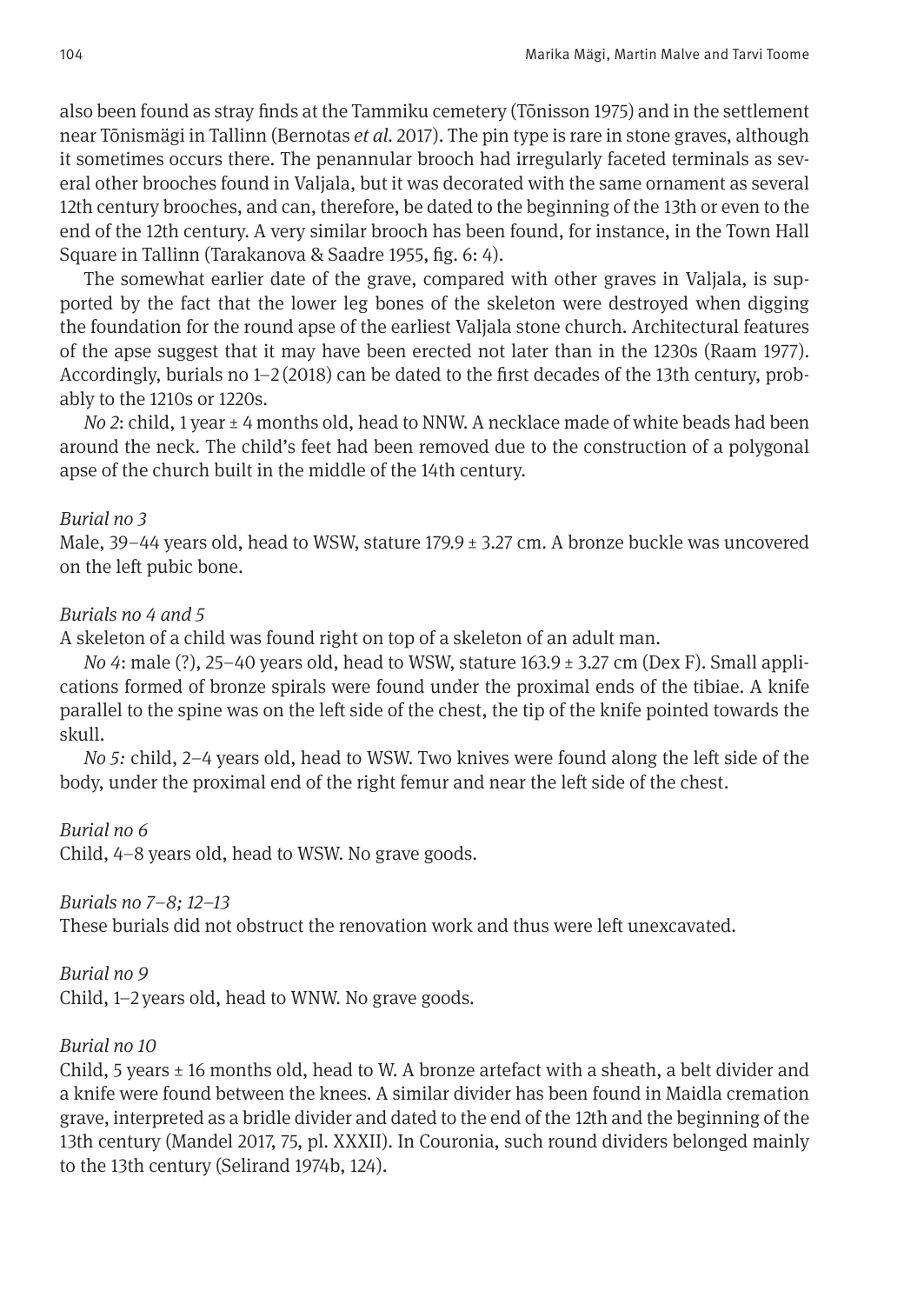#### *Burial no 11*

Female, 44–50 years old, head to WNW, stature 154.8 ± 3.72 cm. No grave goods.

## EXCAVATIONS IN 2019

Excavations in 2019 were carried out in connection with supplementary restoration work of the church building. Only one burial was found, mainly under the foundation of the round apse.

#### *Burial no 1*

Male, 25–40 years old, head to NW. The man had been buried in a comparatively low grave (approximately 50 cm under the surface), in a loamy soil. No remains of a coffin were detected, but the grave had been flled with a dark layer characterised by tiny charcoal pieces and some burnt stones. It is possible that the layer indicated some fre of the frst church building, before the round apse was erected.

Only shinbones and feet could be uncovered; the rest of the skeleton is presumably still preserved under the round apse. On top of the right knee a penannular brooch was detected upside down. It resembled the brooch in burial no 1 (2018), but lacked a terminal in one end, being replaced by a simple hook. Between the knees of the deceased was a knife sheath lined with bronze plaques and ftted with a chain of iron links, placed in the grave with its tip towards the head of the man. On top of the sheath, but in the opposite direction a knife had been placed. The burial can be dated to the frst decades of the 13th century, probably to the 1210s or 1220s.

#### HUMAN REMAINS

36² partially or entirely preserved skeletons were osteologically analysed. Several skeletons had been damaged during earthworks, diferent construction phases of the church, and also by later burials. During the 2018 excavations, only the parts of the skeletons that were endangered by the renovation work of the church's apse were removed.

The sample consisted of 15 subadult and 21 adult skeletons (Table 1)<sup>3</sup>. There were 10 male and 10 female skeletons; for one skeleton, it was not possible to determine the sex due to the high level of fragmentation. The proportion of adults and subadults is characteristic to Middle and Early Modern Period rural churchyards. Age at death of the adults buried was mostly between 35 and 50 years. There were only a few young adult burials. There were no adolescent burials; the largest part of subadult burials were 2 to 12 years of age at the time of death. Only one infant skeleton was found. The small number of infant skeletons is probably partially due to the excavation methods (soil was removed with an excavator). The presence of limestone in the soil also reduces the preservation of smaller bones.

The length of the femur of six men and fve women could be measured. The ranges and means were as follows: 163.3–180.1 ± 3.27 cm, 169.4 ± 3.27 cm; 154.3–155.4, 154.9 ± 3.72 cm.

² During the 2010 excavations, 26 burials (Malve 2019a), in 2018, nine burials (Malve 2019b), and in 2019, one skeleton (Malve 2019c) were found. The material from the three excavations are studied in entirety.

³ The sex of the burials was determined according to the morphological traits on the pelvis and cranium (Buikstra & Ubelaker 1994, 16–20) and the maximum length of the long bones (Garmus & Jankauskas 1993, 6–8) and tarsal bones (Garmus 1996, 2). The age at death was determined according to wearing of the teeth (Brothwell 1981, 72), pubic symphyseal face (Todd 1920; 1921; Brooks & Suchey 1990) and age caused changes on the limb joints (Ubelaker 1989, 84–87). The age of subadults was determined by examining the development and eruption of the teeth (Ubelaker 1989, 63), the maximum length of the long bones (Allmäe 1998, 183–184), the epiphyseal fusion (Schaefer *et al.* 2009). Pathological conditions were identifed with the aid of Ortner & Putschar (1985) and Roberts & Manchester (2012). On teeth the degree of dental calculus and alveolar reduction was estimated (Brothwell 1981, 155 and fg. 6.14 a, b). Stature was calculated according to the formula of Trotter and Gleser (Trotter 1970) using the measurements of the humeri and femora.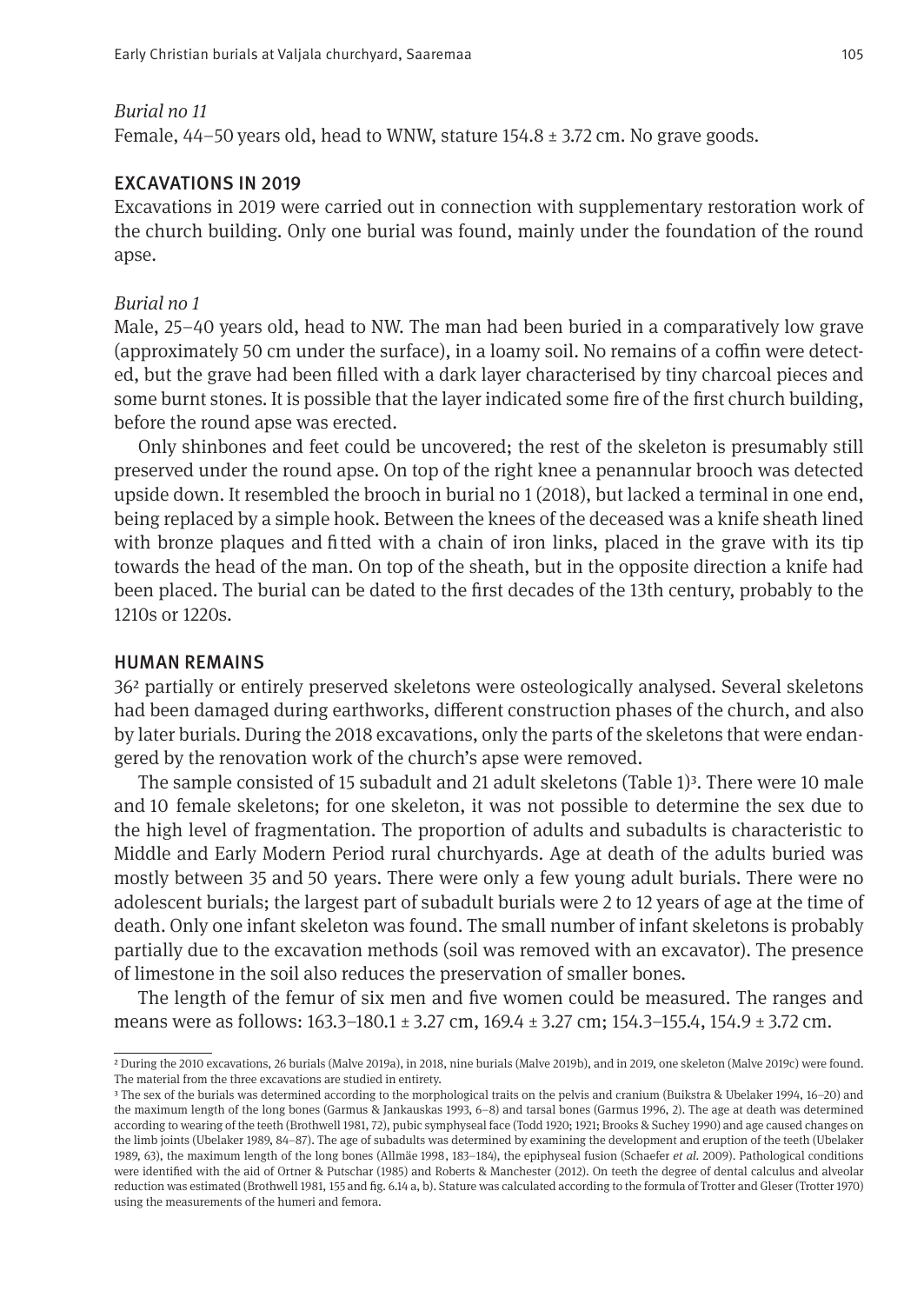| Age groups / Vanuserühmad                                          | Age / Vanus | Number of individuals /<br>Indiviidide arv | $\%$ |
|--------------------------------------------------------------------|-------------|--------------------------------------------|------|
| Infant I / Imik                                                    | $0-1$ v     | 1                                          | 2.8  |
| Infant II / Väikelaps                                              | $1 - 2$ v   | 4                                          | 11.1 |
| Child / Laps                                                       | $2 - 12$ v  | 9                                          | 25   |
| Young adult / Noorem täiskasvanu                                   | $18 - 35$ v | 3                                          | 8.3  |
| Young adult / Middle adult / Noorem / küpses eas täiskasvanu       | $25 - 40$ v | 3                                          | 8.3  |
| Middle adult/Küpses eas täiskasvanu                                | $35 - 50$ v | 9                                          | 25   |
| Middle adult / Old adult / Küpses eas / vanem täiskasvanu          | $40 + v$    | 2                                          | 5.6  |
| Adults (indeterminate age) / Täiskasvanud (kindlaksmääramata eaga) | $18 + v$    | 4                                          | 11.1 |
| Alaealine / Subadult                                               | under 18 y  | $\mathbf{1}$                               | 2.8  |
| Total / Kokku                                                      |             | 36                                         | 100  |

Table 1. *Age at death of the burials found in the Valjala churchyard.* Tabel 1. *Valjala kirikaiast leitud maetute surmaaegne vanus. Compiled by / Koostanud: Martin Malve*

Dental pathologies were the most prevalent pathologies. Eleven adults and one child presented with dental calculus. Dental caries was registered in eight skeletons, most of whom were middle-aged adults. Only one 4–6-year-old child had dental caries. Alveolar reduction and periapical lesions were found on fve adult burials. The lower right 2nd premolar of burial no 1 (2018) had an eruption defect: the distal surface was facing the cheek.

Schmorl's nodules or intraosseous disk herniation were present in ten adults: six females, two males, and one of undetermined sex. Most of them were older than 40 years; one female was a young adult and it is likely that she had been engaged in hard labour in an early age. Schmorl's nodes are thought to be caused by trauma, intensive hard labour, a repeated motion, or a congenital feature. One adult female presented with a sideways curvature of the spine, scoliosis (burial no 4 (2010)).

Fractures were present in three adults: an adult male (burial no  $2(2010)$ ) presented with a healed fracture of the right fourth metacarpal and another adult male with a healed fracture of the right ffh metacarpal (burial no 3 (2018)) and with a healed fractures of the right IX–XI ribs, and one adult female (burial no 4 (2010)) with a healed fracture on the distal ⅓ of the left ulna. Two female adults had pits (parturition scars) on the dorsal surface of the pubic body indicative of a difficult childbirth. No signs of violence were observed on the skeletons.

*Cribra orbitalia* was present in the orbits of one child (burial no 21 (2010)) and one male young adult (burial no 15 (2010)). It is not indicative of a certain disease, but is used to describe the porous bone tissue of the orbital roof. The porosity of the roof can be caused by diet defciencies or a metabolic disorder.

Two adults presented with an infammation of the periosteum, periostitis. Burial no 7 (2010) presented with periostitis on the tibiae, and burial no 15 (2010) with an active periostitis on the dorsal side of the ilia and on the tibial and fbular diaphysis. Active and healed changes of the periosteum can be caused by a mild infection, stress, mild trauma, or varicose veins (Cowie *et al.* 2008, 52). One child presented endocranial lesions on the inner surfaces of frontal, parietal, and temporal bones. These lesions can be caused by metabolic disorders due to nutrient defciencies (e.g. scurvy) or infections.

In addition, the breakdown of limb joints (osteoarthritis), wearing of the vertebrae caused by degeneration of the vertebral column (spondylosis), and wearing of the vertebral joints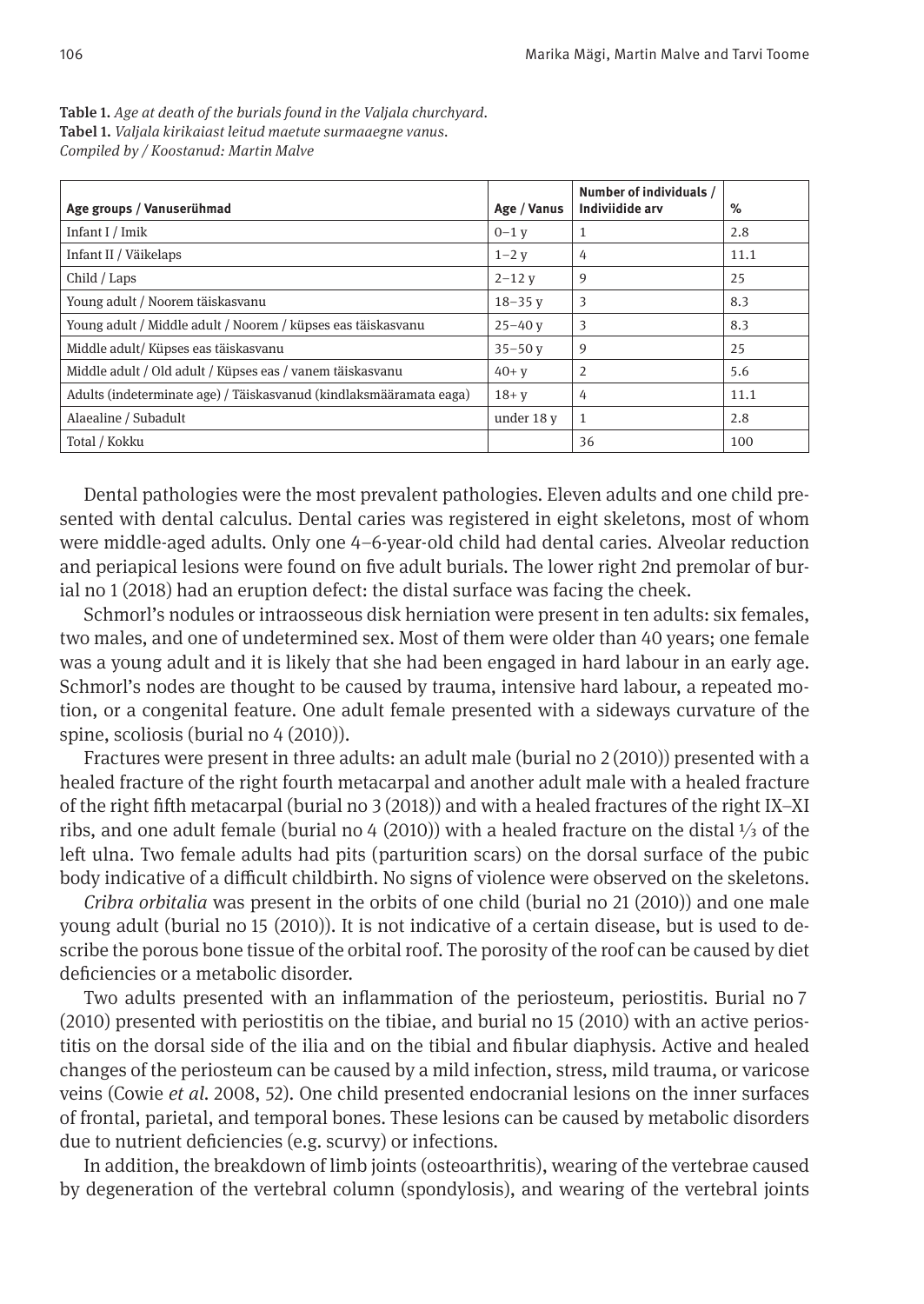(spondyloarthrosis) was present in middle and old adults. There were also some congenital peculiarities present: *Os trigonum*, sternal foramen, sacralization, *Os acromiale*, and *spina bifda*. *Os trigonum* and *Os acromiale* could also be caused by a stress fracture.

One young female (burial no 15b (2010)) had thick deposits of pitted lamellar bone on the visceral surfaces of the heads and necks of the ffh to twelfh ribs on both sides (Fig. 15). These deposits were covered by thin layers of fnely pitted grey woven bone. The lesions suggest that this female had a chronic bilateral pulmonary infection, which was in active phase at the time of death. The location and bilateral nature of bone deposition suggest that death may have been caused by pulmonary tuberculosis. There was also lytic destruction of the cortical and trabecular bone of the centre of the seventh cervical vertebra and frst thoracic vertebra (*scoopedout lesions*; Fig. 16). In the seventh cervical vertebra, there was lytic destruction to the right side of the centrum. In the frst thoracic vertebra there was a large lytic destruction to the right side of the superior surface of the centrum. There was no spinal collapse. The spinal lesions were characteristic, though not pathognomonic, of pulmonary tuberculosis. Features characteristic to pulmonary tuberculosis are rarely found on the upper part of the vertebral column (Aufderheide & Rodrigues-Martin 1998 , 135). The lytic destruction of vertebrae and the pitted lamellar bone on the left side ribs indicate that the woman could have sufered from pulmonary tuberculosis.

In addition to a possible case of pulmonary tuberculosis, the skull of burial no 13a (2010) was found upside down in the grave of burial no 13 (2010). The left parietal bone of the skull presented with a hole indicative of skull surgery (Fig. 17). For a long time, there had been no finds of trepanned skulls in Estonia, but during the last couple of years, a few interesting cases have been found. Trepanation is a surgical procedure in which the soft tissues of the skull and the underlying bone are cut and removed. The



Fig. 15. *Rib periosteal lesions: visceral view of the lef ribs.*

Jn 15. *Luuümbrise põletik roiete sisepinnal. Photo / Foto: Janika Viljat*



Fig. 16. *Lytic destruction of the seventh cervical vertebra and frst thoracic vertebra.*

Jn 16. *VII kaela- ja I rinnalülikeha lahustuv haiguskolle. Photo / Foto: Janika Viljat*



Fig. 17. *A skull with trepanation found at Valjala church cemetery.* 

Jn 17. *Valjala kirikaiast leitud trepaneeritud kolju. Photo / Foto: Janika Viljat*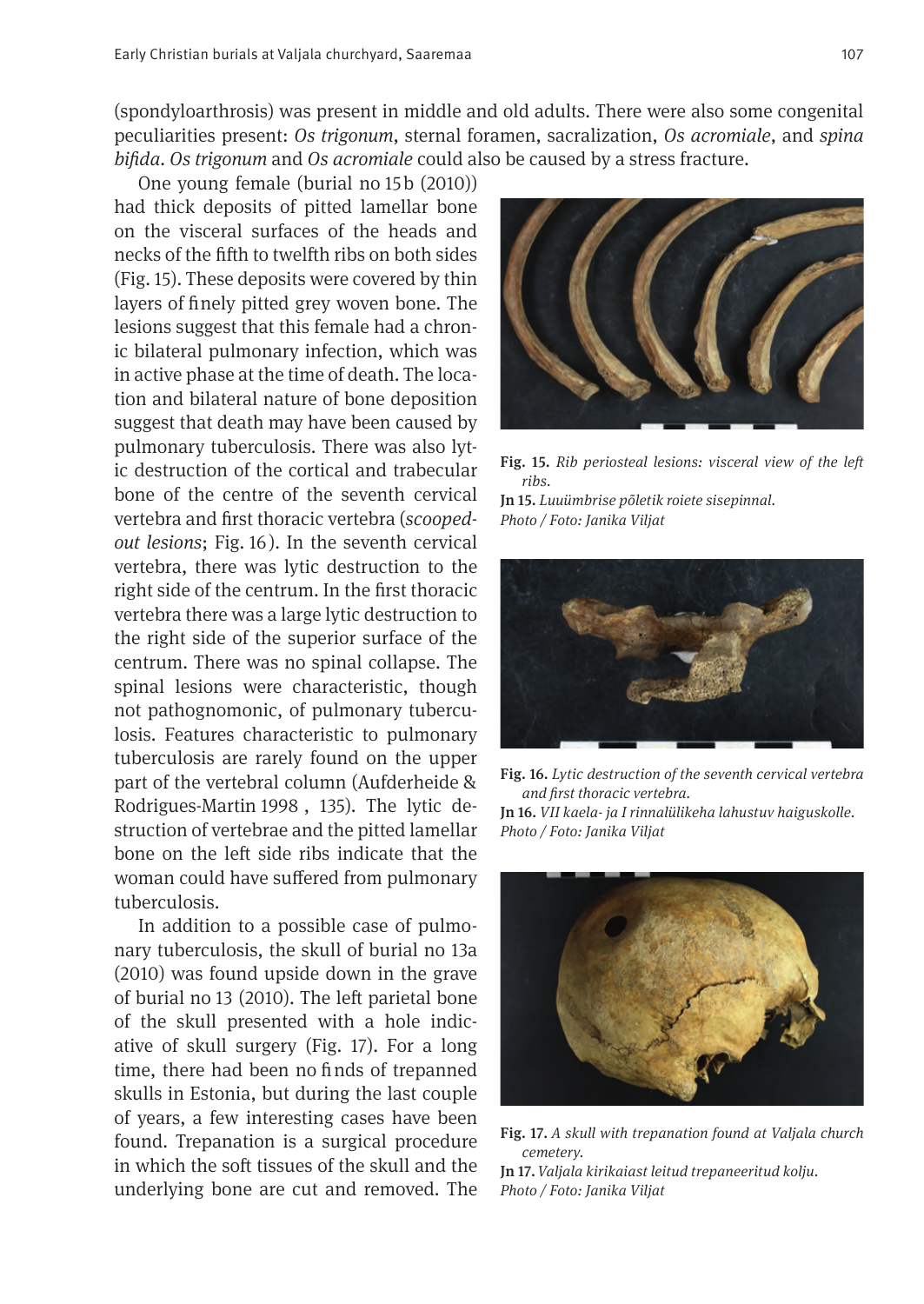region's oldest trepanned skull was found in Latvia and had three healed trepanation sites, the largest of which was  $120 \times 60$  mm (Derums 1979, 459–464). Skull surgeries are thought to originate from Central and Northern Europe (Roberts & Manchester 2012, 125). In addition to the fnd from Valjala, one trepanned skull has been found at St John's Hospice cemetery in Tallinn and one at St Jacob's cemetery in Tartu (Malve 2016, 12–13).

The trepanned skull found in Valjala is the oldest known skull with surgery marks found in Estonia. Unfortunately, the skull was found in a damaged grave where the skull was the only preserved part of the skeleton; the rest of the skeleton had been dislocated by later burials or earthworks. Most of the facial bones were also missing. Based on the protruding glabella, large mastoid processes, and the nuchal crest, the skull belonged to a male. Since the cranial sutures were completely fused on the skull's inner surface and partially fused on the outer surface, we can assume that the deceased was most likely an older adult (40+ years). On the inner surface of maxillary sinuses there was new bone caused by chronic maxillary sinusitis. Sinusitis can be caused by diferent respiratory infections. Respiratory infections may develop as a result of poor living conditions, air pollution (smoke), lack of hygiene, and polluted water (Krenz-Niedbała & Łukasik 2016, 103).



Fig. 18. *The sharp edges of the wound indicate that the man did not survive the operation.*

Jn 18. *Haaval on teravad servad, mis viitab sellele, et para ku ei elanud mees seda operatsiooni üle. Photo / Foto: Janika Viljat*

A regular round hole (15.3 mm in diameter) was found on the right parietal (Fig. 18). Since the surface of the cut was the same colour as the rest of the skull, the cut was made perimortem. A healed cut has round edges, whereas the cut on the parietal had sharp edges characteristic to an unhealed injury. The patient had died during or right after the procedure. It is possible that something else was the cause of death, but since the rest of the skeleton is missing, this cannot be determined. What is even more interesting: the bone surrounding the hole was also round  $(42.49 \times 40.05$  mm) and noticeably lower than the rest of the parietal. It is possible that the same part of the bone was removed once before or the man had lived through several surgeries. The hole was most likely cut with a blade.

Several researchers have pointed out that trepanations could have been used to treat both real and imagined diseases; people could have been referred to a surgical intervention for head traumas (e.g. fractures, sharp force traumas) and also for headaches and migraines (Roberts & Manchester 2012, 126–127). In the case of the skull found in Valjala, it is not clear what the reason for the trepanation was. It is possible that the injury was removed during the surgery.

In addition to *in situ* burials, all collected human bones were osteologically analysed. During the 2010 and 2018 to 2019 excavations, 819 commingled human bones or bone fragments and 43 teeth were collected. The bones had been dislocated during later burials and both excavations and earlier earthworks. Several bones were stained green due to adjacent copper items (coins, brooches, garment fasteners, spiral tubes, etc.) The main pathologies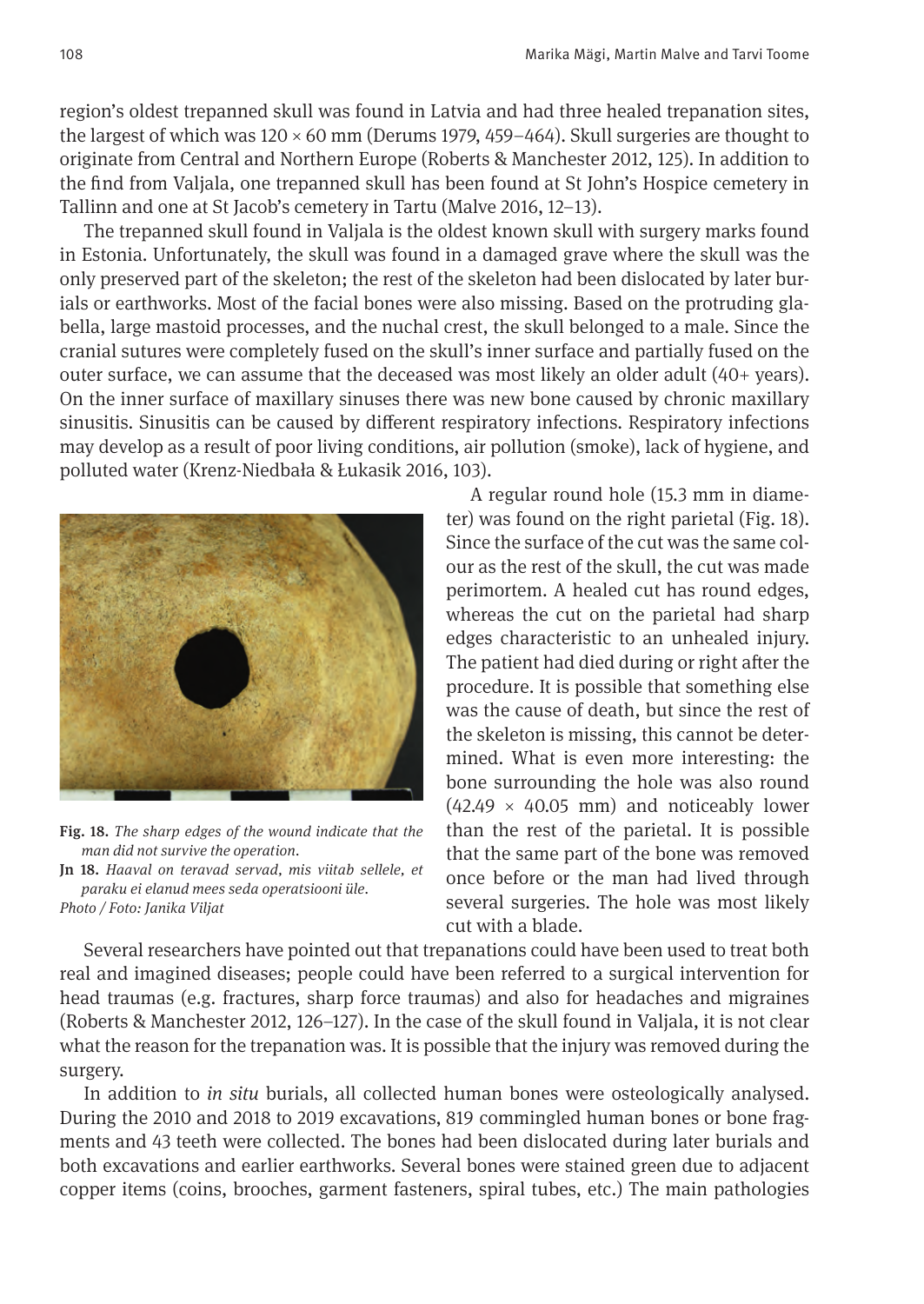found on commingled bones were also dental pathologies (dental calculus, dental caries, periapical lesions, alveolar reduction and ante mortem tooth loss), age-related diseases (osteoarthrosis, spondylosis, and spondyloarthrosis), and diseases of the vertebral column (Schmorl's nodules). Several tibiae presented periostitis. One adult ilium showed signs of active periostitis on the ventral and dorsal surfaces. This includes layers of dense porotic bone and mature lamellar bone. The acetabulum was completely dissolved. These kind of changes in the bone indicate a long-term infection (e.g. tuberculosis). A skull of an adult male presented with a healed blunt force trauma on the frontal bone above the left eyebrow, and one left rib had a healed fracture on the body. Occipital bones of two children had new bone and endocranial lesions on the inner surface. These might be caused by a metabolic disorder, nutrient defciencies, or an infection. Spondylosis was the only congenital peculiarity present.

The osteological material from Valjala church cemetery clearly difers from the osteological material excavated at other rural church cemeteries in the last ten years. The most remarkable fnds from Valjala are the oldest documented possible trepanned skull and the possible case of pulmonary tuberculosis. A few skeletons with signs of tuberculosis have been found in rural church cemeteries (e.g. Kose church cemetery (Malve 2018, 6)), but none from such an early period. Most of the skeletons of people with tuberculosis have been found in urban cemeteries (St Mary's cemetery in Tartu (Malve *et al.* 2012, 145), St George's cemetery in Tartu (Malve *et al.* 2013, 201)) and date from a later period, from the Early Modern Period (16th to 18th century). Most of the skeletons with tuberculosis have been dated to the 18th century and this has been explained by the rapid expansion of towns, strong commercial connections, and military manoeuvres. Only a few cases of infection have been found during the examination of osteological material from Estonian rural church cemeteries and village cemeteries dating from the Middle and Early Modern Period. The low prevalence of infectious diseases in rural areas could have been afected by several factors: e.g. the spread of pulmonary tuberculosis was hindered by low population density and rare contact to outsiders. It is possible that rural population was more susceptible to outbreaks and died faster with the disease not having enough time to afect the bones and this is why no signs of infectious diseases have been found. Infectious diseases had more efect on urban population with aristocrats, merchants, and soldiers being most afected.

The case of pulmonary tuberculosis found at Valjala church cemetery is also remarkable due to the dating: it indicates that the disease reached the region during the 13th century. The fnd might refect the wide-reaching connections of locals and frequent contact to people from other locations. The male skull found in Saaremaa is one of the oldest skulls with signs of surgery and therefore gives information on the difcult medical procedures performed in the area. Leaving the possible tuberculosis and trepanation cases aside, the pathologies observed on the bones are characteristic to rural cemeteries.

#### **DISCUSSION**

#### *Dating*

Several earlier researchers in Estonia have emphasised that grave goods in the coastal Estonian inhumation cemeteries tend to difer from the fragmented artefacts that are normally found in the 12th – early 13th century stone graves. It probably suggests that these two types of burial places are only little overlapping in time, and these particular inhumation cemeteries should, accordingly, mainly belong to the 13th century or later (e.g. Kustin 1958; Selirand 1962).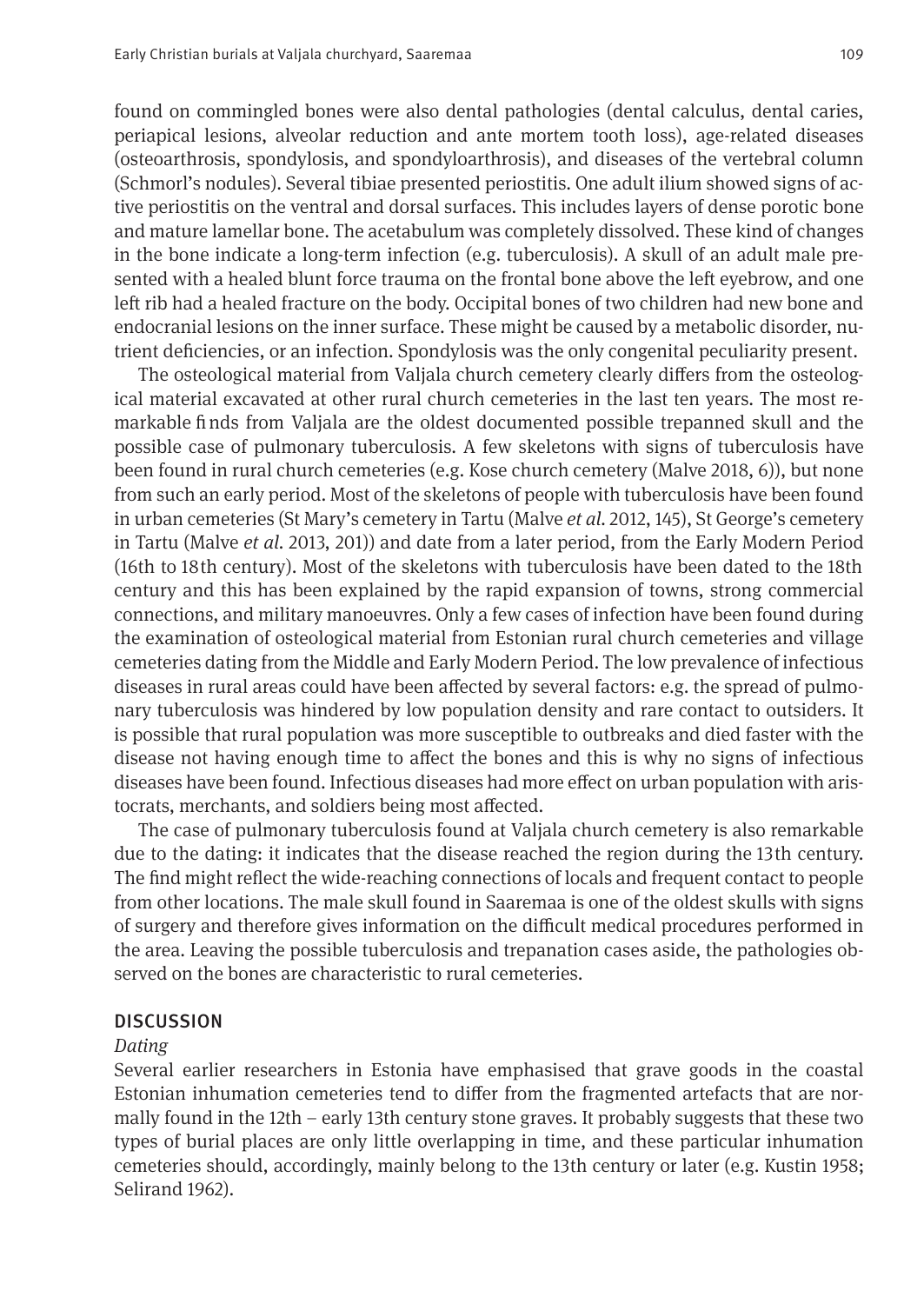New excavations and the publications of earlier excavated Estonian and Livic cemeteries that have become available during the last two decades offer much better possibilities for interpreting such burials than before. However, fnds from these burial places are still normally dated to a long period from the end of the 12th century to the 13th century, and considered characteristic for pre-Christian society. It is certainly justifed for some inhumation cemeteries. Nevertheless, cemeteries used during a comparatively long period throughout the whole 13th century and later clearly single out – e.g. Karja, Viira and Loona in Saaremaa, or Kaberla, Pada and Kukruse in North Estonia. The cemetery around Valjala Church belongs to this group. As is indicated by South Estonian and Livic medieval burials with numerous grave goods, the local inhabitants did not see a contradiction between Christianity and artefacts in graves.

Burials in Valjala and in other inhumation cemeteries are characterised by artefact types that are rare or absent in stone graves. As for the fnds in Valjala, e.g. some certain pins with almost blossom-like cross-shaped heads (Figs 3: 1 and 14), some bracelets and penannular brooches should be mentioned in this connection. However, some artefact types can be found both in stone graves and in inhumation cemeteries, and were accordingly used during a comparatively long period – e.g. some types of buckles and belt-chains consisting of big rings.

The earliest burials in the Valjala churchyard were probably burials no 1 (2018) and no 1 (2019) that can be dated to the time before 1240, perhaps even before 1230. In the course of several decades a number of stray fnds, probably originating from destroyed burials, have been registered in the Valjala churchyard (AI 4674, SM A 691–693), but all of them represent the same artefact types that were uncovered in the excavated burials and can be dated to the time after the Christianisation of Saaremaa.

The burials no 1 (1971) and 2 (1973) in the southern side of the frst church building can probably be dated to the 1230s or 1240s. The other excavated burials with artefacts in Valjala presumably belong to the middle or the second half of the 13th century.

#### *Burial rites*

Although the burials in Valjala can be characterised as Christian, certain features originating from the earlier, Pagan burial customs were obvious in them, too. First of all, artefacts in Christian graves can be considered as somewhat unusual. A certain gender aspect was conspicuous as well – artefacts were registered mainly in female graves where they, however, were ofen rather oferings than attributes belonging to the costume. As is known from the burials of the 12th century, men used to be equipped with numerous ornaments as well, and some 13th-century sculptures in Saaremaa churches depict men with clear-cut penannular brooches. The number of artefacts in the male graves of the other Estonian 13th century inhumation cemeteries tends to be bigger than in Valjala, too. We can conclude that the 13th century Estonian men probably decorated themselves with ornaments when alive, but were, at least in the cemetery around Valjala Church, normally buried without them. As such, the burial rites of the males in Valjala can be considered more similar to the West European customs, while women were buried in more traditional ways during quite a long period afer the Conversion.

In four of the excavated female burials in Valjala, ornaments and decorated belts, as well as garments with bronze decorations had been placed under the body (burials no 4, 8, 14, 15b (2010)). Such artefacts that were not fxed to the costume may be considered oferings. In burial no 8 (2010) no jewellery belonging to the costume could be seen during the funeral,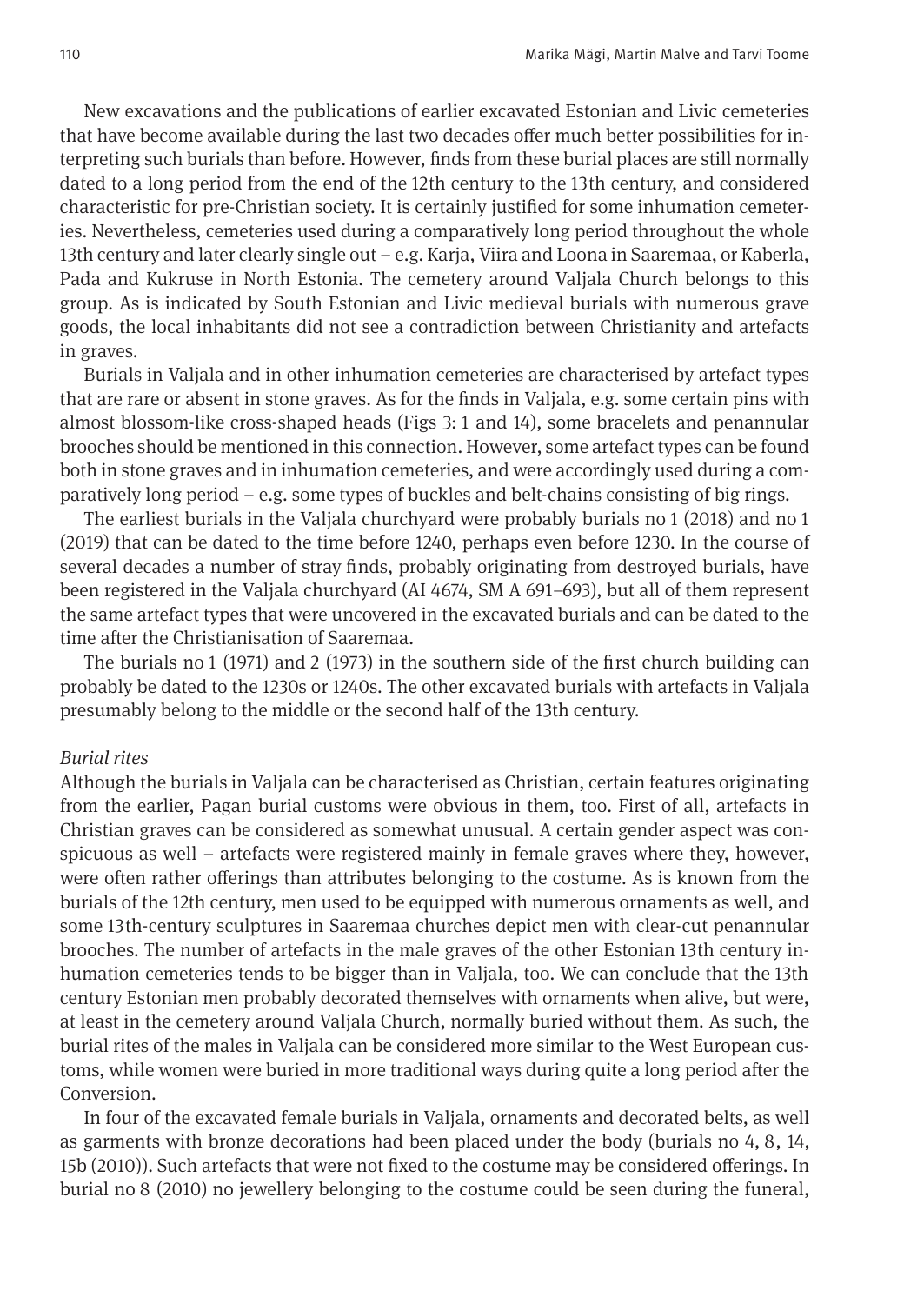except a richly decorated head-dress. Similar phenomenon has been detected in grave no 38 in Kukruse, and partly also in grave no 22 of the same cemetery, where an additional set of ornaments had been placed at the distance of 20 cm of the femur (Lõhmus *et al.* 2011). In the female grave no 75 in Pada, a chain arrangement with pins was found in cluster under the spine bones (Tamla 2011b). In burial no 2 in Karja a belt had been placed under the knee of the dead woman, and in several cases garments with bronze decorations were, as in Valjala, probably spread on the bottom of the cofn under the body (see also Mägi 2002, 66–70).

Adding some jewellery or decorated belts to the grave as gifs may simply be a relic from Pagan burial customs, but it may also refect more practical calculations. The grave goods under the body were not visible during the funeral. The burials thus followed Christian principles, as much as the partakers of the funeral could observe, while they at the same time also took into account Pagan visions of the Aferlife.

In several graves in Valjala, as well as in other Estonian and Livic medieval Christian graves, a knife or sometimes several knives were found in diferent places near the skeleton. The knives probably functioned as protecting items. The custom was older than the 13th century – sharp items demarcating burials have been recorded in Saaremaa stone graves, as well as in late prehistoric graves in Middle-Sweden and Finland (Mägi 2002, 131–132 and references). The most conspicuous case of this custom in Valjala was registered in burial no 13 (2010), where a knife had been almost vertically stuck to the head part of the stone cist, perhaps for protecting the child buried there. Somewhat unusual was the fnd of a dagger, wrapped in a bronze-decorated female garment, between burials no 15b and c (2010). Parallels to this custom can be found in medieval Livic cemeteries. A dagger was found, for instance, in grave no 5 near St Peter's Church in Riga, where it had been placed between the deceased woman's body and her right arm. In another female grave, no 7 of the same cemetery, a dagger in a sheath with bronze decorations was found together with a knife (Pāvele 1959).

More than half of the burials excavated in Valjala in 2010 were actually in stone cists – in graves lined and covered with stones. Inhumation burials in stone cists or just stones in inhumation graves have been interpreted as relicts of the earlier burial customs, when cremated bones of the deceased were spread between stones (Selirand 1974b, 76–77). Inhumations in the Maidla cemetery in West Estonia were ofen buried in similar graves lined and covered with stones (Mandel 2017, 36–41), and some stones in inhumation graves have also been recorded in other Estonian cemeteries, e. g. in Pada (Tamla 2011a–c). Several stone cists in Valjala contained not only the original burial, for which the cist was constructed, but on top of it also another burial or some selected human bones were found. A notable example was grave no 15 (2010), where a young man with a child was buried in the upper part of a stone cist that originally had been built for a woman and a child. A certain parallel to the custom can be seen in the location of burials no 5 and 6 near St Peter's Church in Riga, where the well-preserved wooden parts of coffins enabled to identify that the male burial no 6 had been laid right on top of the female burial no 5 (Pāvele 1959).

#### *The frst Christians in Saaremaa*

Early Christian burials were normally characterised by supine position, with arms laying in diferent ways. Head to the west (with divergences) is the prevailing custom. It is generally believed that the place of burial was more important for a true Christian than the position of the body in the grave – it was essential to be buried in a consecrated land that in most cases could be found around churches or chapels.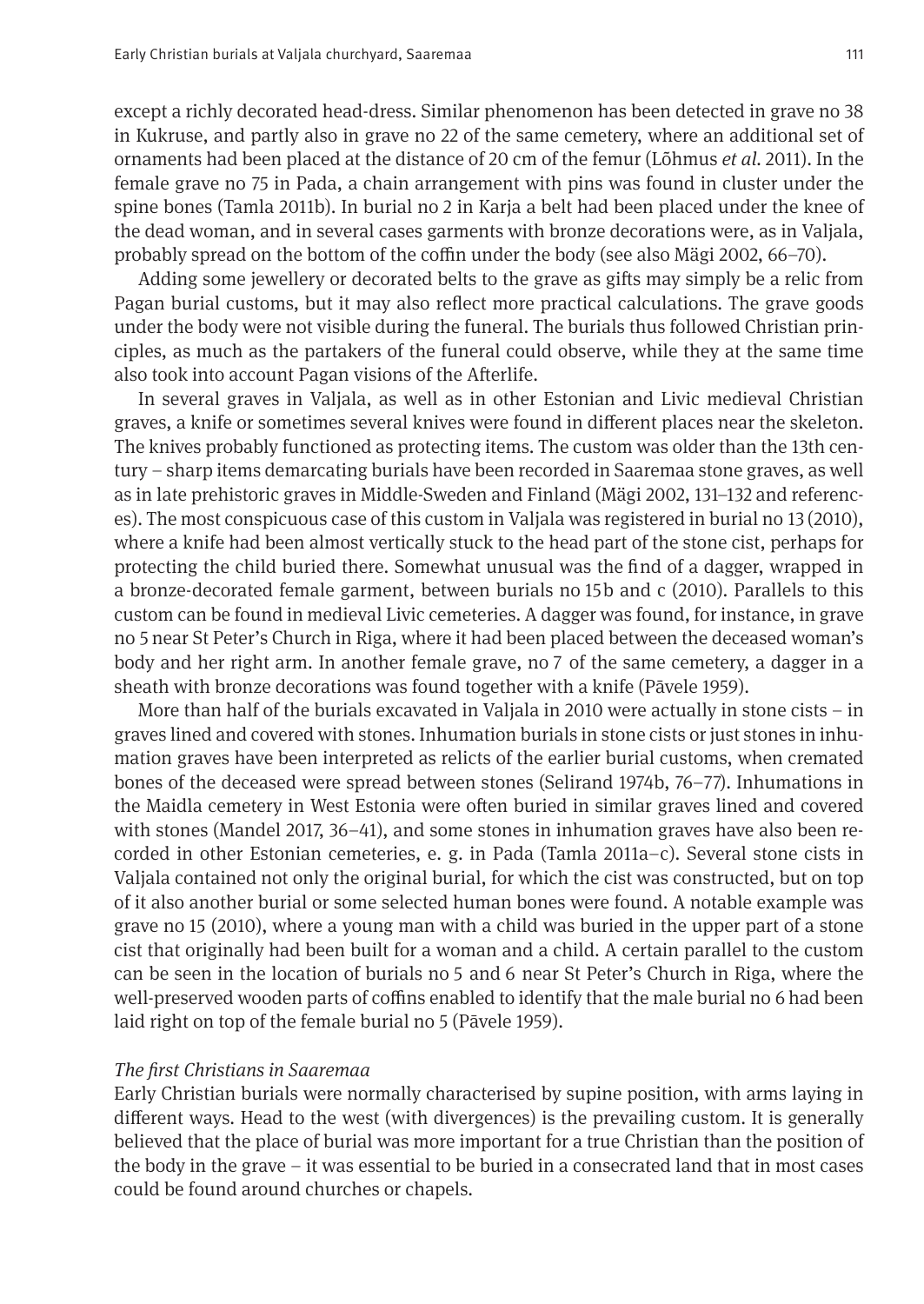As in many other recently Christianised countries, some earliest churches and private chapels were probably erected in magnates' estates (the best example in Estonia is Saha, see Markus 2006). The 13th–14th century inhumation cemeteries known in Saaremaa were all, except Valjala, very close to (later) manors, in the middle of the best arable lands, where elite families probably resided both before and afer the Conversion. According to the Christian tradition, members of such families were buried in the churchyard of the manor's church or chapel that was abandoned afer some time (Kiefer-Olsen 2018, 85–422, especially 190–212 and references).

Valjala Church was built on a higher place two kilometres from one of the mightiest hillforts in Saaremaa, approximately in the same distance from surrounding late prehistoric stone graves, and thus from the elite residences that these graves marked (e. g. Mägi 2001b). Approximately 2 km towards NW of Valjala was Lööne stone grave (Mägi, this volume), at the same distance towards NE the big and excavated Rahu stone grave (Mägi 2002, 53–58 and references), 3 km towards ENE Veeriku stone grave (Mägi 2001a) and 3 km towards SE Jursi grave (registered in spring 2019). A medieval manor some few hundred metres from these stone graves is known in all cases. Abundant fnds in these stone cemeteries suggest that people were cremated with similarly many metal artefacts as we see in the inhumation graves near the church, even though the artefact types were diferent, and the number of weapons was higher in the heathen cemeteries. The same families, who had buried their dead in these stone graves before, probably moved their burial grounds to the churchyard afer the (official) Christianisation, while still following the custom to give artefacts to the Afterworld. Especially the burials around the very frst stone building of Valjala Church suggest a high social position of the deceased.

The erection of the frst stone churches in Saaremaa was in the 13th century presumably supported by the local elite families (Mägi 2002, 154–157; Markus 2003). The active role of the local magnates is also pointed out by some grave stones in Saaremaa churches, where Christian symbolism is intermingled with local features. Such stones in Valjala can be dated to the middle or the second half of the 13th century (Markus 2003). We may assume that the stone church was preceded by a wooden one. It is hard to believe that the inhabitants of Saaremaa suddenly changed their collectivistic cremations against still heathen individual inhumations without recognising the Christian element in them, and that during the Eastern Baltic Crusades. It is hardly a coincidence that these individual inhumations were made exactly on the same place where a dozen, but perhaps only some years later a stone church was built. The possibility that the three burials in Valjala churchyard that certainly date from the time before 1240 actually were Christian graves near a wooden church is, therefore, very likely.

Several counterparts to the burials in Valjala churchyard are known in both Estonia and Latvia. 13 th–14th century graves with Livic artefacts around the Cathedral and St Peter's Church in Riga were mentioned before, but a medieval cemetery with grave goods has also been excavated, for instance, around St Martin's Church on the Island of Mārtiņsala (Mugurēvičs 2008). In northern Estonia, 13th–14th century burials with Estonian artefacts have been found by Viru-Nigula Church, as well as St Nicholas Church in Tallinn (Tamla 1991; Mägi *et al.* 2019, 186–187). A female skeleton with 13th century jewellery has been uncovered by St Mary's Church in Tartu, South Estonia. 13th–14th century stray fnds, probably originating from destroyed graves, have been collected from several churchyards. In South Estonia, cremated human bones have also been reported from churchyards, although the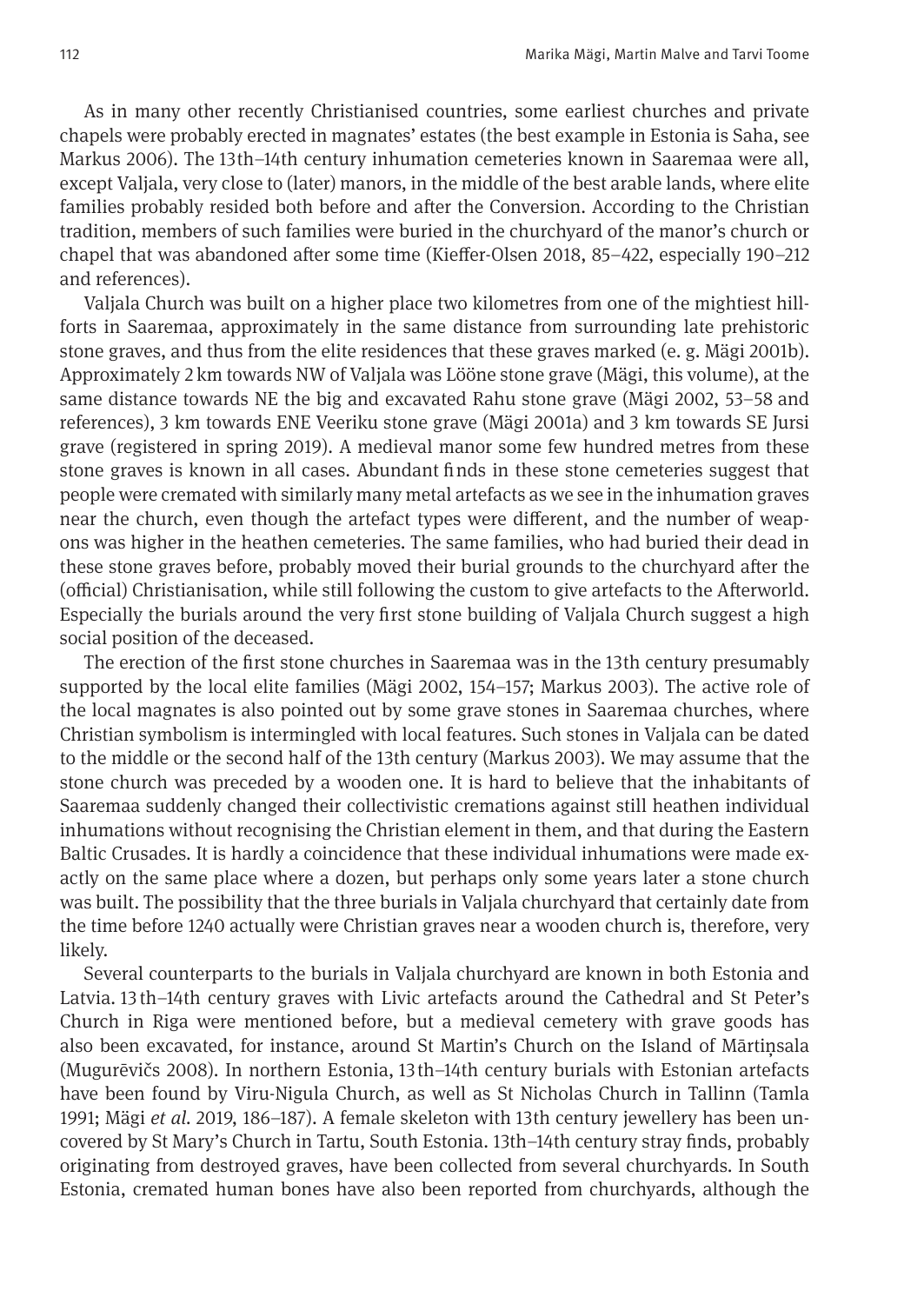11th–13th century artefacts from the same places predominantly do not seem to have been in fre (Valk 2017). However, the exceptional 12th century artefacts found in otherwise 13th century graves in Valjala point to the possibility that similar fnds in other Estonian churchyards may also come from the earliest Christian burials.

Further study of the 13th–14th century inhumations require a number of scientifc analyses of the skeletons, which in coastal Estonian cemeteries have only seldom been conducted so far. Nevertheless, the medieval burials around Valjala Church, with locally produced and ethnically signifcant artefacts in them, enable us to reconstruct the role of the Estonian prehistoric elite families in the 13th century political processes in many aspects more active than generally believed so far.

## ACKNOWLEDGEMENTS

This paper has been supported by research projects of the Estonian Research Council IUT20-7 and IUT18-8, by the Estonian Research Council grant no PRG29 and OÜ Arheograator. The authors are grateful to everyone who has participated in the excavations and conservation work.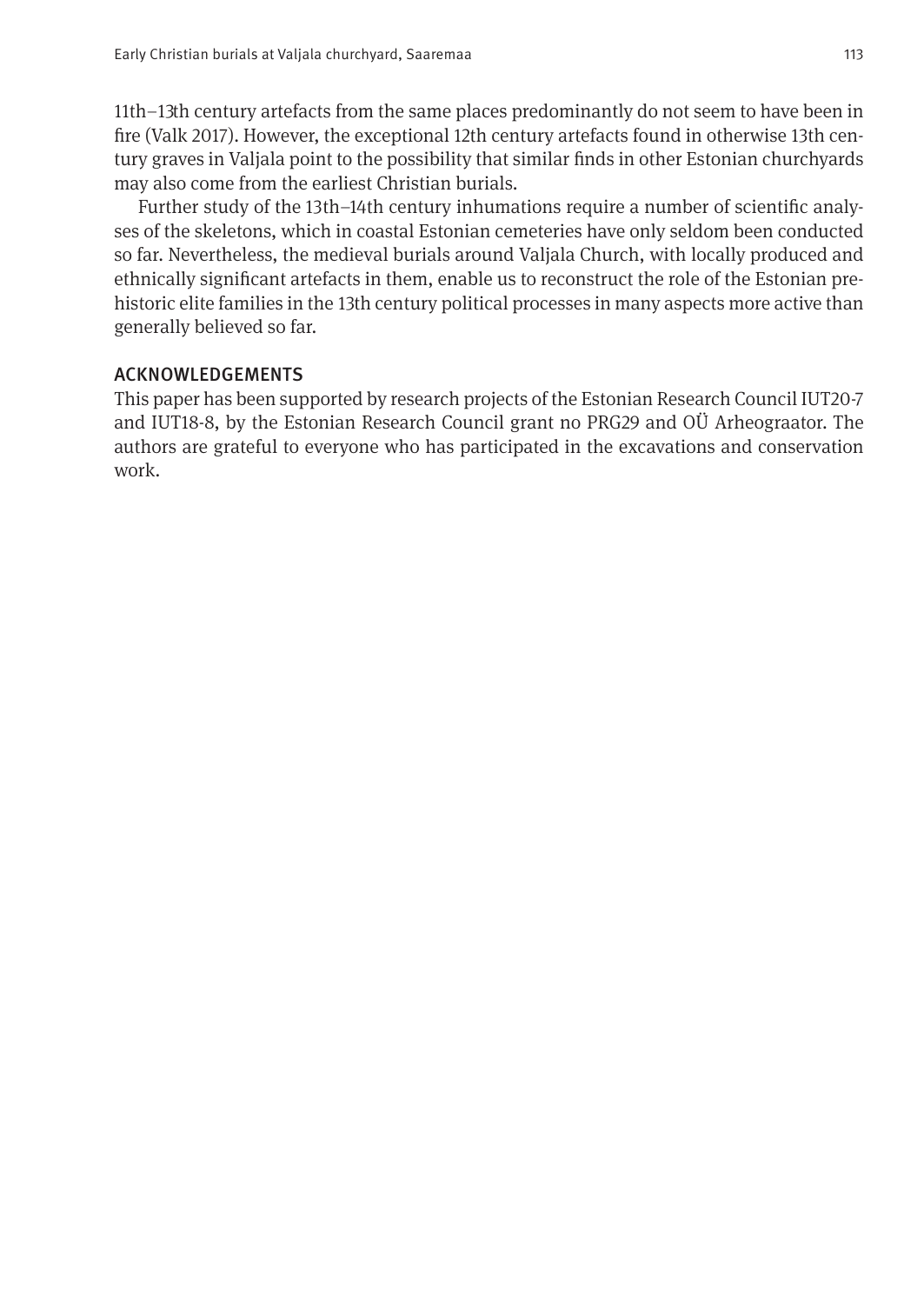#### **REFERENCES**

- Allmäe, R. 1998. Tääksi 14.–18. sajandi populatsiooni demograafline analüüs ja kehapikkuse rekonstrueerimine. – Loodus, inimene ja tehnoloogia. Interdistsiplinaarseid uurimusi arheoloogias. Comp. by J. Peets, ed. by V. Lang. *MT, 5*. Tallinn, 163–187.
- Bernotas, R., Randoja, K. & Tvauri, A. 2017. Archaeological research in the area between Pärnu Road and Peeter Süda Street in Tallinn. – AVE, 2016, 155–162.
- Brooks, S. & Suchey, J. M. 1990. Skeletal age determination based on the os pubis: A comparison of the Acsádi–Nemeskéri and Suchey–Brooks methods. – Human Evolution, 5, 227–238.

Brothwell, D. R. 1981. Digging up Bones. New York.

Buikstra, J. E. & Ubelaker, D. H. (eds) 1994. Standards for Data Collection from Human Skeletal Remains. *Arkansas Archeological Survey Research Series no. 44*. Arkansas.

Caune, A. 2007. Pētījumi Rīgas arheoloģiā. Rakstu izlase. Rīga.

Celmiņš, A. 2002. Daži Rīgas un Ziemeļkurzemes 11.– 14. gadsimta etniskās vēstures aspekti. – Ventspils muzeja raksti, II. Rīga, 156–171.

Cowie, R., Bekvalac, J. & Kausmally, T. 2008. Late 17th- to 19th-century burial and earlier occupation at All Saints, Chelsea Old Church. Royal Borough of Kensington and Chelsea. *MoLAS Archaeology Studies Series, 18*. London.

Derums, V. J. 1979. Extensive trepanation of the skull in ancient Latvia. – Bulletin of the History of Medicine, 53:3, 459–464.

Garmus, A. & Jankauskas, R. 1993. Methods of person´s identifcation from the skeleton in Lithuania. – Medicina Legalis Baltica, 3–4, 5–23.

Garmus, A. 1996. Lithuanian forensic osteology. Vilnius.

Kazakevičius, V. 1998. Iš velyvojo geležies amžiaus baltu ginklu istorijos (kalaviju makštu galu apkalai). – Lietuvos archeologija, 15, 287–327.

Kiefer-Olsen, J. 2018. Kirke og kirkestruktur i middelalderens Danmark. Odense.

Krenz-Niedbała, M. & Łukasik, S. 2016. Prevalence of chronic maxillary sinusitis in children from rural and urban skeletal populations in Poland. – International Journal of Paleopathology, 15, 103–112.

Kustin, A. 1958. Kalmistu XIII–XIV sajandist Karjas, Saaremaal. – TATÜ, 7: 1, 47–57.

Kustin, A. 1962. Saaremaa ja Muhu muistised feodalismi tärkamise perioodist (11. sajandist kuni 13. sajandi alguseni). Dissertatsioon ajalooteaduste kandidaadi kraadi taotlemiseks. Tallinn. *(Manuscript in TLU AT.)*

Lang, V. 1996. Muistne Rävala. Muistised, kronoloogia ja maaviljelusliku asustuse kujunemine Loode-Eestis, eriti Pirita jõe alamjooksu piirkonnas. 1–2. *MT, 4.* Tallinn.

Laul, S. & Tamla, Ü. 2014. Peitleid Lõhavere linnamäelt. Käsitöö- ja ehtevakk 13. sajandi algusest. Tartu – Tallinn.

Lehtosalo-Hilander, P.-L. 1984. Ancient Finnish Costumes. Helsinki.

Lõhmus, M., Jonuks, T. & Malve, M. 2011. Archaeological salvage excavations at Kukruse: a Modern Age road, cremation feld and 12th–13th century inhumation cemetery. Preliminary results. – AVE, 2010, 103−114.

Lūsēns, M. 2003. A rich female burial at the pre-Christian cemetery of Ance. – Art, Applied Art and Symbols in Latvian Archaeology, 2 (39). Rīga, 60–76.

Malve, M., Roog, R. & Tvauri, A. 2012. Preliminary results of the rescue excavation in St Mary's churchyard and its surroundings in Tartu 2010–2011. – AVE, 2011, 137–150.

Malve, M., Lillak, A., Roog, R. & Mäesalu, M. 2013. St George's cemetery in Tartu – medieval burial ground of the leprosarium? – AVE, 2012, 195–206.

Malve, M. 2016. Killuke keskaegsest või varauusaegsest meditsiinist Tartus: trepanatsioon. – Tutulus, 2016. Eesti arheoloogia aastakiri, 12–13.

Malve, M. 2018. Kose kirikaia 2013. aasta päästekaevamistel leitud inimluude osteoloogiline analüüs. Tartu. (*Manuscript in TÜAK.*)

Malve, M. 2019a. Valjala kirikaiast 2010. aastal leitud inimluude osteoloogiline analüüs. Tartu. (*Manuscript in TÜAK.*)

Malve, M. 2019b. Valjala kirikaiast 2018. aastal leitud matuste arheoloogilised päästekaevamised ja inimluude osteoloogiline analüüs. Tartu. (*Manuscript in TÜAK.*)

Malve, M. 2019c. Valjala kirikaiast 2019. aastal leitud inimluude osteoloogiline analüüs. Tartu. (*Manuscript in TÜAK.*)

Mandel, M. 2017. Maidla muinaskalmistu saladused. Tallinn.

Markus, K. 2003. Vanimad kristlikud hauatähised Eestis. – Eesti aastal 1200. Ed. by M. Mägi. Tallinn, 107–124.

Markus, K. 2006. Keskaegsed maavaldused – uus allikas arhitektuuriuurijale. – Acta Historica Tallinnensia, 10, 3–19.

Mugurēvičs, Ē. 2008. Viduslaiku ciems un pils Salaspils novadā. Rīga.

Mägi, M. 2001a. Aruanne inspektsioonist Koksi ja Veeriku küladesse (Valjala khk), 17. juuli 2001. Tallinn. *(Manuscript in TLU AT.)*

Mägi, M. 2001b. Landed estates on Saaremaa 1100- 1400 as recorded in a study of the parish of Pöide. – Lübeck Style? Novgorod Style? Baltic Rim Central Places as Arenas for Cultural Encounters and Urbanisation 1100–1400 AD. Ed. by M. Auns. *CCC Papers, 5*. Riga, 315–328.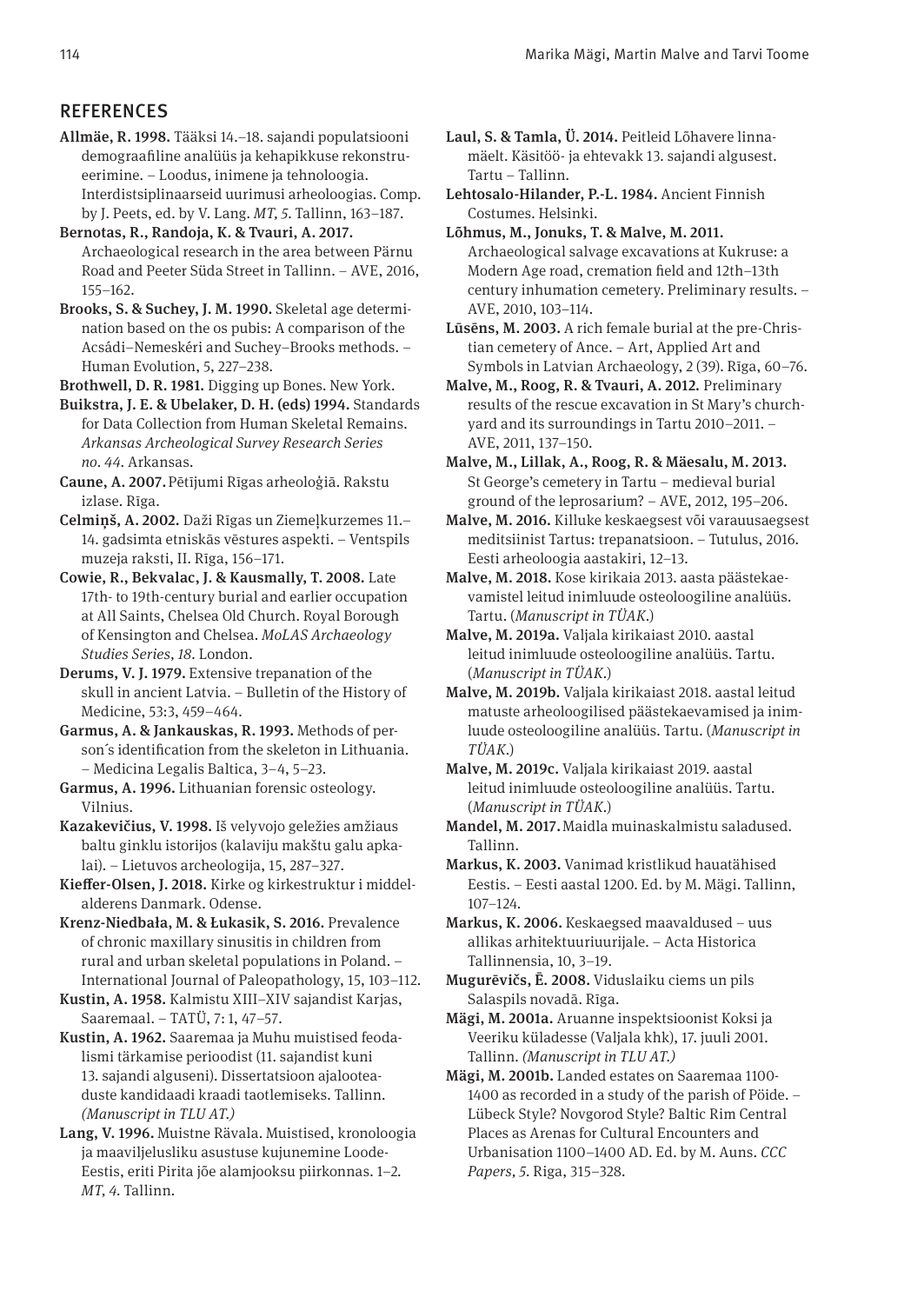Mägi, M. 2002. At the Crossroads of Space and Time. Graves, Changing Society and Ideology on Saaremaa (Ösel), 9th–13th centuries AD. *CCC papers, 6*. Tallinn.

Mägi, M., Jensen, C. S., Markus, K. & Jensen, J. M. 2019. Taanlaste ristisõda Eestis. Tallinn.

Myrberg Burström, N. 2008. Et eget värde. Gotlands tidigaste myntning, ca. 1140-1220. *Stockholm Studies in Archaeology, 45*. Stockholm.

Oakeshott, R. E. 1960/1999. The Archaeology of Weapons: Arms and Armour from Prehistory to the Age of Chivalry. London.

Ortner, D. J. & Putschar, W. G. 1985. Identifcation of Pathological Conditions in Human Skeletal Remains. Washington.

Pāvele, T. 1959. Pārskats par arhaeoloģiskajiem izrakumiem Rīgā 1957. gadā. Rīgā.

Raam, V. 1977. Valjala kiriku koorilõpmiku ajalisest määrangust ja Kuressaare piiskopilinnuse meisterkonnast. – Töid kunstiteaduse- ja kriitika alalt, 2. Tallinn, 233–263.

Roberts, C. & Manchester, K. 2012. The Archaeology of Disease. Third Edition. Cornell.

Russow, E. & Oras, E. 2011. Archaeological feldwork in 2010. – AVE, 2010, 7–28.

Schaefer, M., Black, S. & Scheuer, L. 2009. Juvenile Osteology. A Laboratory and Field Manual. Second edition. Amsterdam.

Selirand, J. 1962. Kaberla maa-alune kalmistu (13.–17. sajand). – Muistsed kalmed ja aarded. Arheoloogiline kogumik II. Ed. by H. Moora. Tallinn, 131–168.

Selirand, J. 1973. Aruanne arheoloogilistest proovikaevamistest Valjala kiriku juures 1973. aastal. Tallinn. *(Manuscript in TLU AT).*

Selirand, J. 1974a. Aruanne arheoloogilistest kaevamistest Valjala kiriku juures 1974. aastal. Tallinn. *(Manuscript in TLU AT).*

Selirand, J. 1974b. Eestlaste matmiskombed varafeodaalsete suhete tärkamise perioodil (11.–13. sajand). Tallinn.

Selirand, J. 1975. Über die Grabfunde bei der Kirche zu Valjala. – TATÜ, 24: 1, 94–96.

Selirand, J. 1976. Neue Grabfunde bei der Kirche zu Valjala. – TATÜ, 25: 1, 71–74.

Talvar. P. 2000. Archaeological investigations in Old Tallinn. – AVE, 1999, 86–91.

Tamla, T. 1991. Zur Datierung der Kirche von Viru-Nigula. – TATÜ, 40: 4, 376–377.

Tamla, T. 2011a. Aruanne Pada maa-aluse kalmistu kaevamistest Rakvere rajoonis Viru-Nigula kolhoosis (Viru-Nigula kihelkond, Pada asundus; tänapäeval Viru-Nigula vald, Pada küla) 1987. aastal. Tallinn. *(Manuscript in TLU AT.)*

Tamla, T. 2011b. Aruanne Pada maa-aluse kalmistu kaevamistest Rakvere rajoonis Viru-Nigula kolhoosis (Viru-Nigula kihelkond, Pada asundus; tänapäeval Viru-Nigula vald, Pada küla) 1988. aastal. Tallinn. *(Manuscript in TLU AT.)*

Tamla, T. 2011c. Aruanne Pada maa-aluse kalmistu kaevamistest Rakvere rajoonis Viru-Nigula kolhoosis (Viru-Nigula kihelkond, Pada asundus; tänapäeval Viru-Nigula vald, Pada küla) 1989. aastal. Tallinn. *(Manuscript in TLU AT.)*

Tarakanova, S. & Saadre, O. 1955. Tallinnas 1952.–1953. aastal teostatud arheoloogiliste kaevamiste tulemusi. – Muistsed asulad ja linnused. Arheoloogiline kogumik. Ed. by H. Moora & L. Jaanits. Tallinn, 11–45.

Todd, T. W. 1920. Age changes in the pubic bone. I: The male white pubis. – American Journal of Physical Anthropology, 3 (3), 285–334.

Todd, T. W. 1921. Age changes in the pubic bone. III: The pubis of the white female. IV: The pubis of the female white–negro hybrid. – American Journal of Physical Anthropology, 4 (1), 1–70.

Tomsons, A. 2018. Zobeni Latvijas teritorijā no 7. līdz 16. gadsimtam. *Latvijas Nacionālā vēstures Muzeja raksti Nr. 27*. Rīga.

Trotter, M. 1970. Estimation of stature from intact long bones. – Personal Identifcation in Mass Disasters. Washington, 71–83.

Tõnisson, E. 1975. Das jungeisenzeitliche Gräberfeld Tammiku in Ostestland. – Honos Ella Kivikoski. *SMYA, 75.* Helsinki, 237–247.

Ubelaker, D. H. 1989. Human Skeletal Remains. Excavation, Analysis, Interpretation. *Manuals of Archaeology, 2*. Washington.

Valk, H. 2017. On the origins of churches and churchyards of southern Estonia: The evidence of early grave fnds. – Baltic Journal of Art History, 13, 99–129.

Valk, H., Ratas, J. & Laul, S. 2014. Siksälä kalme, II. Matuste ja leidude kataloog. Tartu.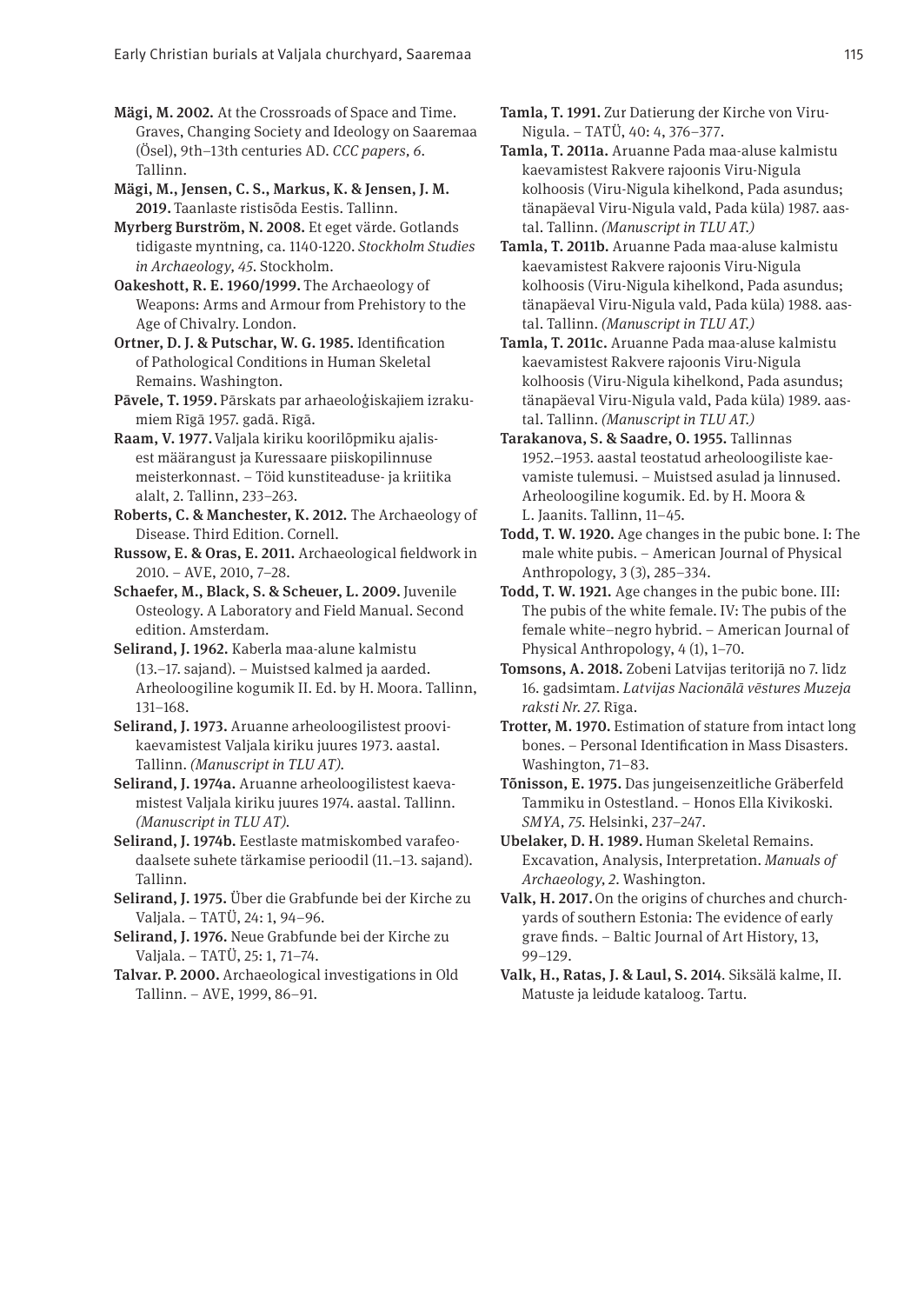#### VARASED KRISTLIKUD MATUSED VALJALA KIRIKU ÜMBRUSES SAAREMAAL

Marika Mägi, Martin Malve ja Tarvi Toome

Valjala kirikut peetakse Eesti üheks vanimaks kiviehitiseks. 2010. aastal toimusid praeguse kirikaia kõrval oleva ringtee ehitustööd, mille käigus leiti umbes kakskümmend laibamatust, neist osa koos esemetega. 2018.–2019. a aset leidnud kiriku apsiidi renoveerimistööd tõid päevavalgele veel 12 luustikku, millest mõnede juures oli samuti esemeid. Käesolevas artiklis esitatakse ülevaade nii 2010. kui ka 2018. ja 2019. aasta kaevamistest. 2010. aasta kohta on toodud ära andmed üksnes nende matuste kohta, millest on olemas dokumentatsioon. Osa 2010. aasta leide on senimaani monoliitidena TLÜ arheoloogia teaduskogus. Samas säilivad ka muud 2010., 2018. ja 2019. aasta leiud (AI 7585, 8043).

Osteoloogiliselt analüüsiti 36 osaliselt või terviklikult säilinud luustikku. Uuritav materjal koosnes 15 alaealisest ja 21 täiskasvanust (Tabel 1). Mehi ja naisi esines osteoloogilises aineses võrdselt (kumbagi 10); ühe täiskasvanu sugu ei olnud võimalik luude fragmentaarsuse tõttu määrata. Lisaks *in situ* leitud luustikele analüüsiti osteoloogiliselt ka kõik üles korjatud segatud inimluud. Kokku on 2010. ja 2018.–2019. aasta välitööde käigus leitud 819 inimluud või selle fragmenti ning 43 hammast.

Patoloogiatest tuvastati enim hambahaigusi: hambakivi, kaariest, alveolaarkaarte taandumist ja periapikaalseid tühimikke. Maetute skelettidel tuvastati ka Schmorli sõlmi, jäsemeliigestel osteoartroosi, lülisamba spondüloosi ja selgroolülide liigestel spondüloartroosi, paranenud luumurde ja skolioosi. Kahe täiskasvanud naise häbemeluude keha selgmisel küljel olid nn sünnitusarmid, mis viitavad raskele sünnitusele. *Cribra orbitalia*'t tuvastati ühe lapse ja ühe noore täiskasvanu mehe otsmikuluu silmakoobastel. Kahel täiskasvanul leiti luuümbrise põletikku e periostiiti. Ühel lapsel oli luuümbrise põletikust tingitud uus luukude moodustunud otsmikuluu, kiiru- ja oimuluude sisepinnale. Skeleti arengu geneetilistest eripärasustest tuvastati *os trigonum*'it, rinnakuluumulku, sakralisatsioon, *os acromiale*'t ja *spina bifda*'t.

Noore naise (matus nr 15b (2010)) rindkere V–XII roiete peade ja kaela sisepinnale oli moodustunud uus kiht väga poorset luud (jn 15). Lisaks roietele, olid VII kaela- ja I rinnalülikeha paremal poolel lahustuvad haiguskolded (jn 16). Lülikehade lahustunud kolded ja rindekere roietele tekkinud uus luukude viitavad, et noor naine võis põdeda kopsutuberkuloosi.

Matuse nr 13 (2010) haualohust leiti tagurpidi asendis matuse nr 13a (2010) kolju. Kolju vasakul kiiruluul oli mulk, mis viitab koljuoperatsioonile (jn 17). Pea kuulus üle 40-aastasele mehele. Ajukolju paremal

kiiruluul oli küllaltki korrapärane ümmargune läbiv ava, mille diameeter oli 15,3 mm (jn 18 ). Lõikejälje pind oli ülejäänud koljuga sama värvi, mis kinnitab, et haav oli surmaaegne. Võimalik, et sama kohta on juba varem maha lõigatud või on meest lausa korduvalt opereeritud. Mehe pea avati tõenäoliselt teraga, millega lõigati koljusse avaus. Valjala kolju puhul jääb selgusetuks, miks mehe kiiruluu augustati. Võimalik, et vigastus eemaldati lõikuse käigus.

Valjala kirikaia osteoloogiline aines erineb selgelt teiste Eestis viimase kümne aasta jooksul uuritud maakirikaedade luumaterjalist. Valjala luuleidudest väärib erilist tähelepanu seni vanim dokumenteeritud tõenäoline koljuoperatsioon ja võimalik tuberkuloosiga skelett. Varane kopsutuberkuloosi juhtum näitab, et nakkushaigus jõudis siia 13. sajandi jooksul. Leid võib viidata ka kohalike elanike laialdastele sidemetele ja tihedale läbikäimisele väljastpoolt tulijatega. Saaremaalt avastatud mehe pealuu on üks vanimatest Eestist leitud opereeritud koljudest. Jättes kõrvale võimaliku tuberkuloosi ja trepanatsiooni juhtumi, siis võib järeldada, et luudel esinenud patoloogiad olid omased tavakalmistutele.

Juba varasemad uurijad on täheldanud, et Ranniku-Eesti muinasaja lõpu laibamatustega kalmistute esemeleiud erinevad üldjuhul neist, mille katkeid leitakse põletusmatustega kivikalmetest. See peaks osutama nende matusekohtade ajalisele erinevusele ning dateerima laibamatustega kalmistutest enamiku aega alates 13. sajandist. Hoolimata senimaani üldiselt käibivast määratlusest "12. sajandi lõpp – 13. sajand" osutavad Ranniku-Eesti laibamatustest saadud võrdlemisi rohked 13. sajandi esimese poole ja keskpaiga mündid, et nimetatud matused võiks pigem dateerida 13.–14. sajandisse, seega kristlikku aega. Osa matuseid pärineb veelgi hilisemast ajast. Keskaegne dateering leiab täiendavat kinnitust Väina alamjooksu alalt pärinevatest rikkalikest 13.–14. sajandi liivlaste laibamatustest, millest suur osa on samuti kaevatud välja kirikaedades.

Valjala matustes leiduvad esemetüübid sarnanevad teistest Saaremaa ja Muhu laibamatustega kalmistutest – Karjast, Viirast ja Loonast – saaduile. Neist viimast dateeriti seni 12. sajandi lõppu ja 13. sajandi algusesse, kuid see on uuematele andmetele tuginedes liialt varajane. Paljudele Valjala esemetüüpidele leidub paralleelele ka Lääne- ja Põhja-Eesti laibamatustega kalmistutes, näiteks Kaberlas, Padas ja Kukrusel. Mõned esemetüübid sarnanevad ka Sise-Eesti keskaegsetele kalmistutele, mille leiuaines on üldjuhul siiski Ranniku-Eestist erinev. Võrdlus näiteks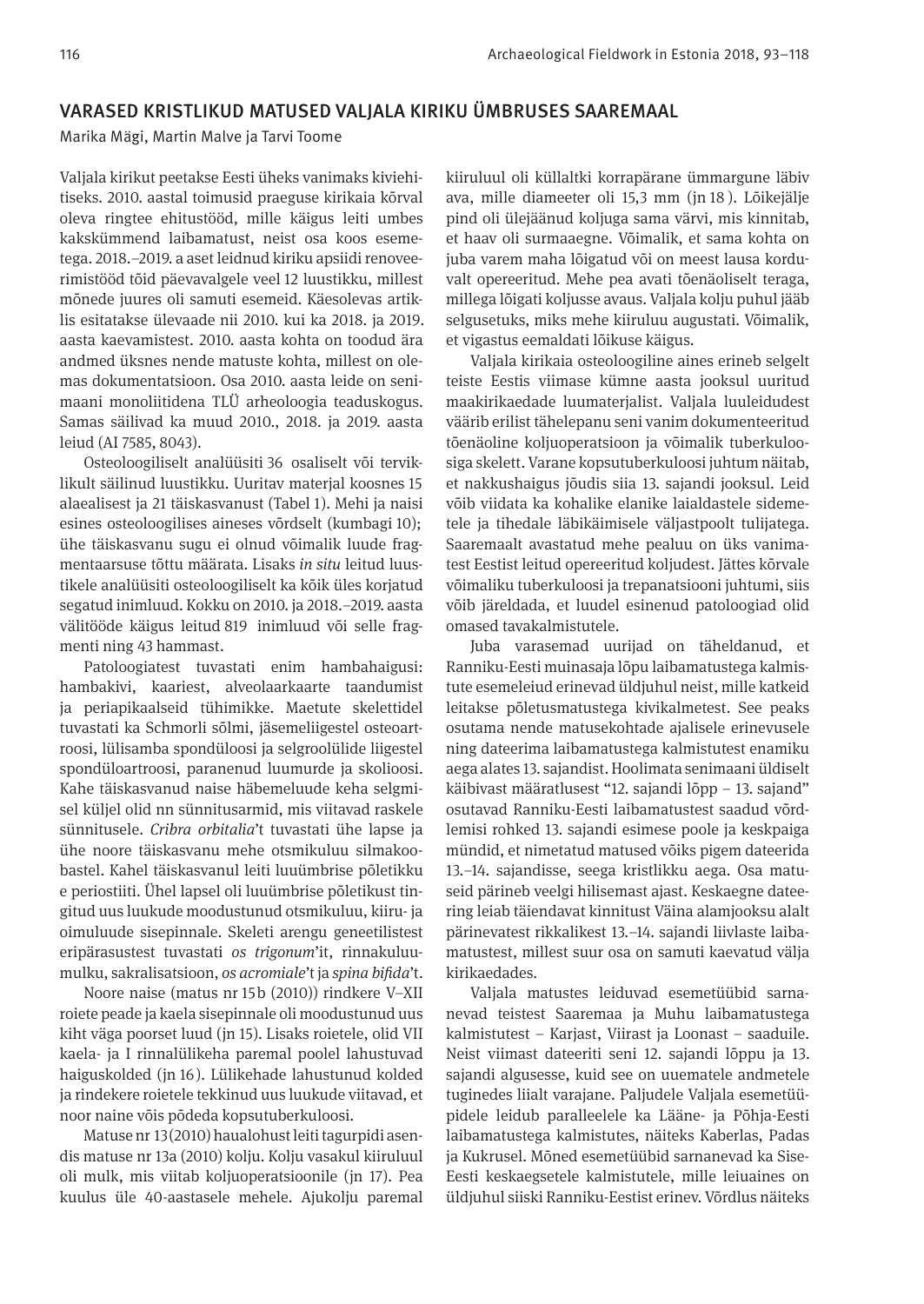Siksälä kalme leiuainesega kinnitab samuti Ranniku-Eesti laibamatustega kalmistute kuulumist perioodi alates 13. sajandist.

Nimetatud andmetel pole mingit alust dateerida Valjala kiriku ümbruse leide varasemaks 13.–14. sajandist, kuigi osades muidu 13. sajandi esemetega matustes leidus üksikuid 12. sajandi esemeid. Võib märkida ka esemetüüpe, mis on esindatud nii kivikalmetes kui ka laibamatustes ja olid ilmselt kasutusel pika perioodi jooksul – näiteks suurtest rõngastest vööketid või osad vööpandlad. Samas on leide – näiteks lamedad ristpeaga nõeltest arenenud peaaegu õiekuju lise peaga ehtenõelad, osad käevõrud ja hoburaudsõled, aga ka väikesed ühendharulised ristpeanõelad –, mida kivikalmetes ei leidu kas üldse või üksnes harva. Need olid peamiselt 13. sajandile iseloomulikud ehted, mida sajandi esimese kahe kümnendi jooksul jõuti mõnikord matta kaasa ka paganlikesse põletusmatustega kivikalmetesse. Valdav enamik vastavaid leide Eestis pärineb aga laibamatustest.

Kõige varasemateks matusteks Valjala kirikaias võib pidada matuseid nr 1 (2018) ja nr 1 (2019), mis peaks kuuluma perioodi enne 1240. aastat, sest on lõhutud kivikiriku ümarapsiidi vundamendiga. Võimalik, et varaseimate matuste hulka kuulub ka arvatav mehematus nr 3 (1971), millest on säilinud üksnes mõõga teramik ja mõõgatupe otsik. Viimane kuulub tüüpi, mis oli kasutusel nii 12. kui ka 13. sajandil. Selle konkreetse matuse dateerimine 12. sajandisse oleks teiste matuste suhtes seega erandlik ja vähe põhjendatud. Ajaliselt järgmisteks võiks oletamisi pidada matuseid nr 1 (1971) ja 2 (1973) esimese kivikiriku lõunaküljel, mis võiks oletamisi kuuluda 1230.–1240. aastatesse. Ülejäänud seni kaevatud matused võib dateerida 13. sajandi keskossa ja teise poolde.

Kuigi Valjala matuseid võib pidada kristlikeks, esineb neis siiski terve rida varasemast, paganlikust matmiskombestikust pärinevaid jooni. Nagu on näidanud praeguseks üsna rohkearvulised kaevamised nii Eestis kui ka Lätis, polnud esemete kaasapanemises keskaegsete kohalike katoliiklaste jaoks ilmselt midagi tavapäratut. Samuti varieerus tugevasti käte asend ja ka matuste suund, kuigi aja jooksul sai järjest enam valdavaks suund peaga läände, vahel ka loodesse või edelasse.

Neljas Valjala naisematuses oli hulk ehteid või rõivastuse aksessuaare, samuti pronksiga ilustatud rõivastusesemed, asetatud surnu keha alla, mitte oma kohale rõivastuses, mistõttu neid tuleb käsitleda ilmselgete panustena. Matuses nr 8 (2010) puudusid rõivastuse küljes olevad ja seega kirstus või hauas välja paistvad ehted sootuks, kuigi peakate oli rikkaliku kaunistusega. Ehete ja kaunistustega vööde kaasa andmine panustena võib olla lihtsalt jäänuk paganlikust matusekombestikust, võib olla aga ka seotud praktilisemate põhjustega. Taolised panused ju laiba alt välja ei paistnud, seega võis olla tegu väliselt kristlikke norme järgivate matustega, milles varjatud kujul oli siiski järgitud ka paganlikke rituaale ja tõenäoliselt erinevat ettekujutust teispoolsusest.

Üle poolte 2010. aastal Valjala kiriku lähedal kaevatud matustest olid maetud kividega ääristatud ja kaetud haudadesse, seega sisuliselt kivikirstudesse. Matuseid kivikirstus või kive laibamatustes on peetud jäänukiks varasemast matusekombestikust, kui põlenud luud toodi kivikalmesse kivide vahele. Valjalas leidus mõnel juhul kivikirstu sees lisaks kõige alumisele matusele veel teine skelett või üksikud luud. Mees lapsega oli näiteks maetud naise ja lapse jaoks ehitatud kivikirstu ülemisse ossa matuses 15.

Paljudes Valjala matustes, aga ka muudes eesti ja liivi kristlikes esemetega matustes, leidub nugasid, millel on tõenäoliselt kaitsev funktsioon ja mida võib hauast leida mitu ja erinevatest kohtadest. Mõneti ebatavaline oli Valjala matuste 15b ja c (2010) vahelt leitud, spiraalkaunistustega riideeseme sisse mässitud pistoda. Selles osas võib leida paralleele keskaegsete liivlaste matustest. Näiteks leidus pistoda Riias Peetri kiriku matuses nr 5, kus see oli asetatud naise kehale, parema käe ja keha vahele. Sama kalmistu naisematuses nr 7 oli nii pistoda metallilustustega tupes kui ka tavaline nuga selle läheduses.

Varakristlikes maades, sealhulgas Eestis, leidus kabeleid ja erakirikuid ka mõisate lähikonnas. Saaremaa 13.–14. sajandi teadaolevad kalmistud ongi olnud lisaks Valjala kirikaiale kõigil juhtudel (hilisemate) mõisate kõrval. Võib suure tõenäosusega oletada, et neis kohtades oli mõis juba 13. sajandil ning seda valitsenud eliidiperekonna liikmed maeti perekondliku kabeli või kiriku aeda, mis hiljem maha jäeti.

Valjala kirik asub kõrgemal kohal maalinna läheduses, umbes ühesugusel kaugusel ümbruskonna suurimatest kivikalmetest ning tõenäoliselt siis ka eelkristliku aja eliidi mõisatest, mida need markeerisid. Valjalast umbes 2 km loodesse jääb Lööne kalme (vt Mägi, käesolev kogumik), sama kaugele kirdesuunas suur Rahu kalme ja 3 km kaugusele Veeriku kalme, 3 km kagu poole Jursi kalme. Kõigist neist kalmetest mõnesaja meetri kaugusel on teada hilisem mõis. Võib arvata, et perekonnad, kes kuni ristiusustamiseni matsid nimetatud kivikalmetesse, hakkasid peale ristiusu vastuvõtmist matma oma surnuid Valjala kirikaeda, tehes seda algul koos esemetega. Eriti varasema kivikiriku ümbrusest leitud matuste asukoht osutab maetute kõrgele positsioonile ümbruskonnas.

On igati tõenäoline, et kivikirikule eelnes puidust kabel. Tundub vähetõenäoline, et osad saarlased